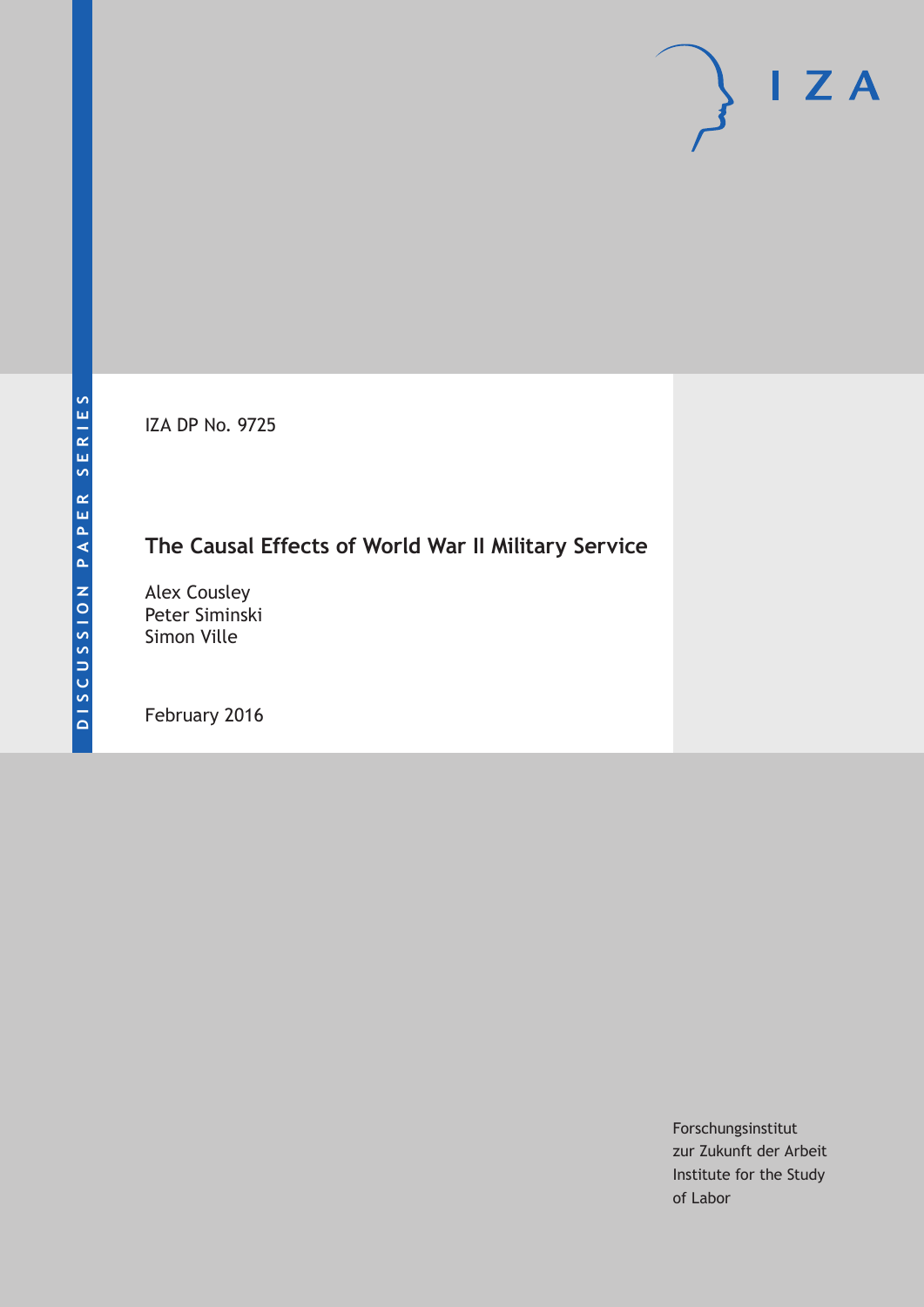# **The Causal Effects of World War II Military Service**

# **Alex Cousley**

*University of Wollongong* 

# **Peter Siminski**

*University of Wollongong and IZA* 

# **Simon Ville**

*University of Wollongong*

Discussion Paper No. 9725 February 2016

IZA

P.O. Box 7240 53072 Bonn **Germany** 

Phone: +49-228-3894-0 Fax: +49-228-3894-180 E-mail: iza@iza.org

Any opinions expressed here are those of the author(s) and not those of IZA. Research published in this series may include views on policy, but the institute itself takes no institutional policy positions. The IZA research network is committed to the IZA Guiding Principles of Research Integrity.

The Institute for the Study of Labor (IZA) in Bonn is a local and virtual international research center and a place of communication between science, politics and business. IZA is an independent nonprofit organization supported by Deutsche Post Foundation. The center is associated with the University of Bonn and offers a stimulating research environment through its international network, workshops and conferences, data service, project support, research visits and doctoral program. IZA engages in (i) original and internationally competitive research in all fields of labor economics, (ii) development of policy concepts, and (iii) dissemination of research results and concepts to the interested public.

IZA Discussion Papers often represent preliminary work and are circulated to encourage discussion. Citation of such a paper should account for its provisional character. A revised version may be available directly from the author.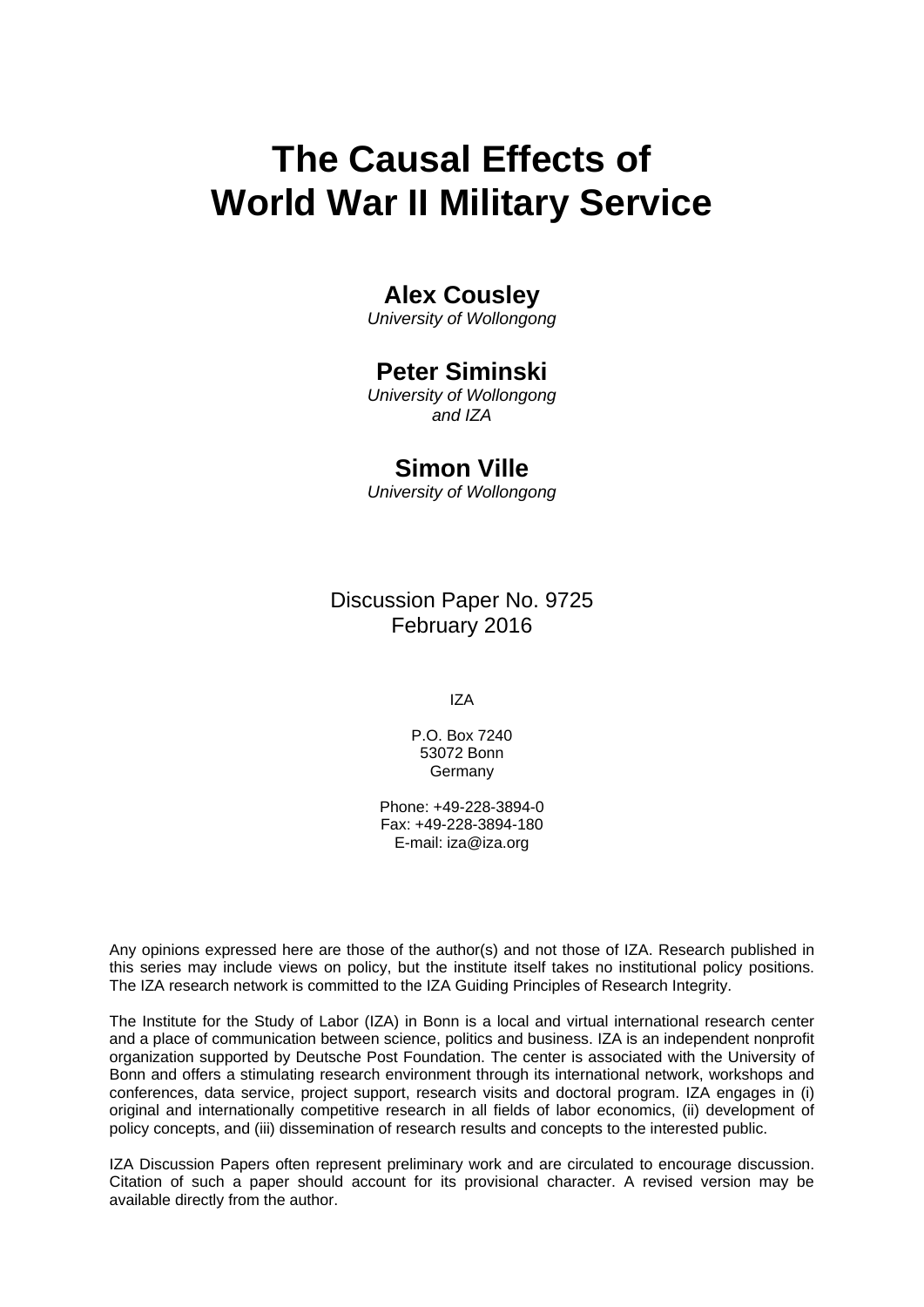IZA Discussion Paper No. 9725 February 2016

# **ABSTRACT**

# **The Causal Effects of World War II Military Service1**

The effects of military service have been studied for decades, but surprisingly few studies have estimated the effects of World War II (WW2) service, where the focus has been on the impact of this 'total war' on the broader civilian population. Over 90% of Australian males born in the early 1920s served in the military during WW2. Almost none of those born in the late 1920s served. Treating such cohort differences as exogenous, we conduct one of the first econometric studies of WW2 service. We consider major life outcomes including employment, marital status and home ownership, all measured in 1966, while the economy was strong and male employment was very high. We find a significant negative effect on employment, half of which is accompanied by pensioner status. We find positive effects on home ownership and on separation/divorce. A feature of our analysis is a novel visual depiction of the variation which identifies the estimates, drawing on the Frisch-Waugh theorem.

JEL Classification: H56, N37, N47

Keywords: military service, Australia, World War Two, Frisch-Waugh theorem

Corresponding author:

 $\overline{a}$ 

Peter Siminski School of Accounting, Economics, and Finance University of Wollongong Northfields Avenue Wollongong, NSW 2522 Australia E-mail: siminski@uow.edu.au

<sup>&</sup>lt;sup>1</sup> We are grateful to Denzil Fiebig, Alfredo Paloyo and Tim Hatton, for useful discussions and comments. We thank the Department of Veterans' Affairs and Australian Bureau of Statistics for access and assistance with de-identified data. Siminski acknowledges grant support from the Australian Research Council (DE120101642).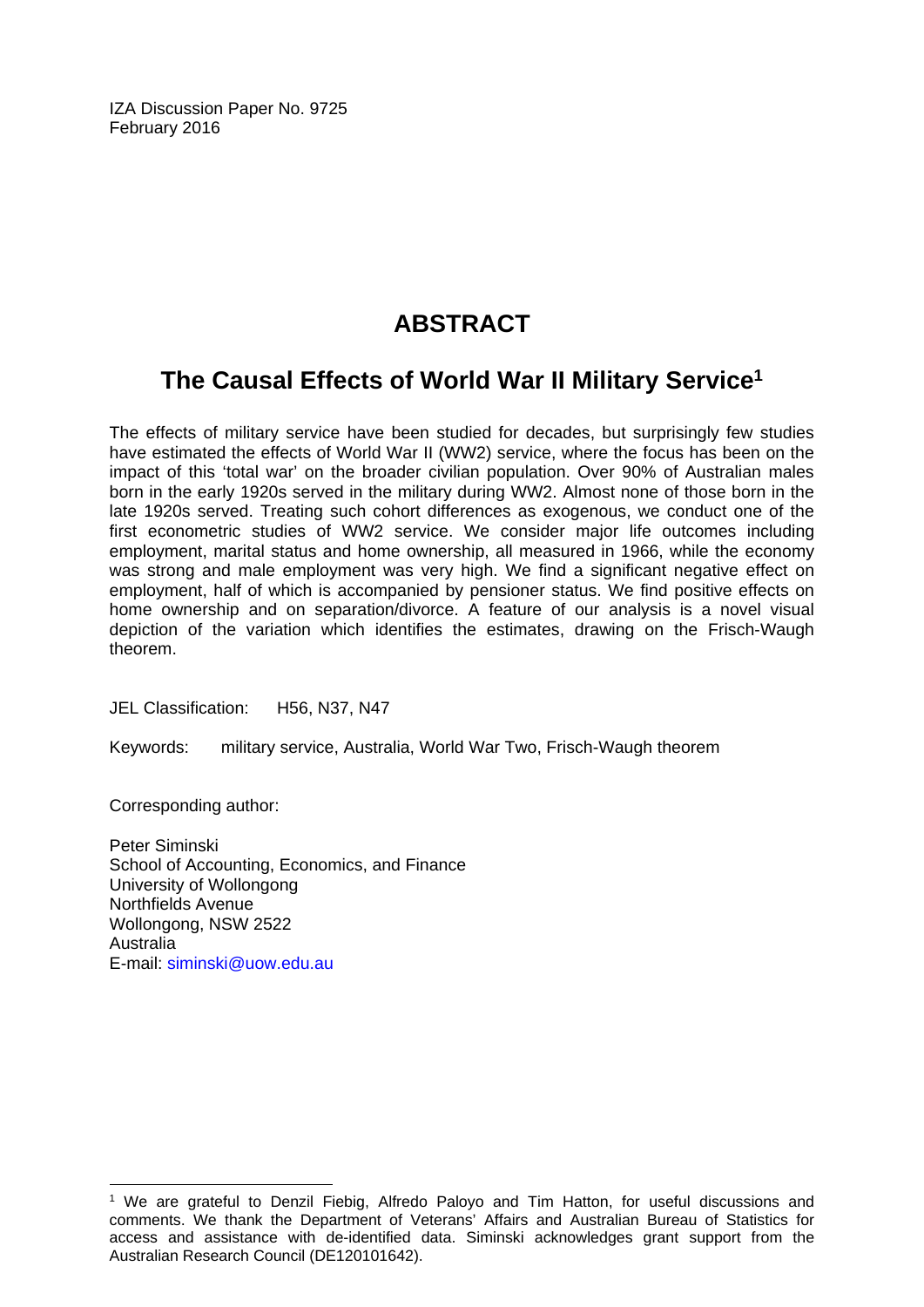## **1. Introduction**

For decades, economists have studied the effects of military service on servicemen. The desirability of conscription versus all-volunteer military has motivated some of this work (Friedman, 1967; Oi, 1967), as has estimating the full cost of conflicts (Stiglitz & Bilmes, 2008). A more recent motivation is veterans' compensation design in light of renewed concern about the extent of post-traumatic stress disorder suffered by servicemen in recent conflicts (Autor *et al.*, 2011; Siminski, 2013). Empirical work has focused on the effects of service on earnings (Angrist, 1990; Angrist & Krueger, 1994; Imbens and van der Klaauw, 1995; Bauer *et al.*, 2012; Siminski, 2013) and on health (Angrist *et al.*, 1996; Angrist *et al.*, 2010; Dobkin and Shabani, 2009; Johnston *et al.*, 2015).<sup>2</sup>

Surprisingly few studies in this literature have estimated the effects of World War Two (WW2) service. WW2 had a devastating effect globally, with at least 60 million individuals, mostly civilians, losing their lives. The events of WW2 surpassed World War One in its 'utter ruthlessness', due to advances in military technology, especially aerial bombardment of major cities (Marwick 1974, p2). The focus of research has therefore tended towards studying the effects of war on broad populations.

WW2 was particularly significant for Australia, as it was the first time that it faced the threat of invasion, requiring a full mobilisation of the economy (Beaumont 1996). As part of this mobilisation, conscription on wartime service was introduced in Australia for the first time and almost a million Australians entered armed service, with hundreds of thousands more in auxiliary and war industries (Lloyd and Rees 1994). This represented more than 1 in 5 of the adult population or 2 in 5 of the adult male population (ABS Yearbook 1938, pp. 351, 376). Previous research has consisted largely of oral and archival historical work. Garton (1996) and Damousi (2001) look at the effects of military service on the families of servicemen and servicemen themselves, respectively. Garton (1996) suggests that military service had a negative impact on employment prospects, especially for those individuals who were captured prisoner of war.

<span id="page-3-0"></span><sup>&</sup>lt;sup>2</sup> Other outcomes that have been studied include crime (Galiani et al., Lindo & Stoecker, Siminski et al. 2016), education (Angrist and Chen 2010); marital and family outcomes (Conley & Heerwig, 2013).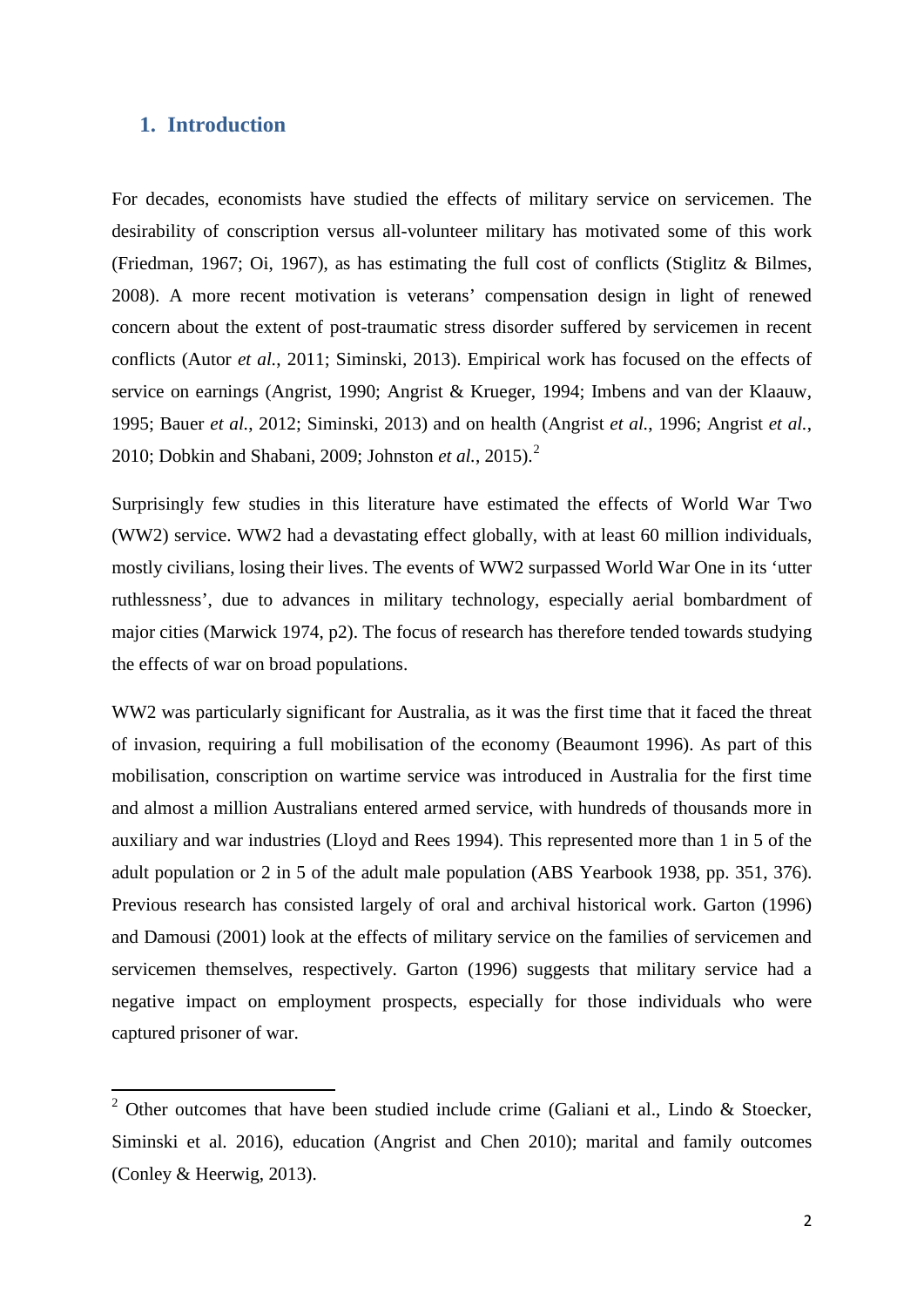We know of no econometric work on the effects of WW2 service for Australians. We address this gap by conducting the first econometric study of the effects of WW2 service on the major life outcomes of Australian servicemen. The only quasi-experimental studies we are aware of for WW2 are for the United States: Angrist & Kreuger (1994) estimated earnings effects, while Fetter (2013) studied housing outcomes.

A key challenge for estimating causal effects of military service is selection bias. In particular, military personnel are much healthier than the general population, and so any comparisons between veterans and non-veterans are likely to yield biased estimates of the effect of service (the so called 'healthy soldier' effect). The most credible empirical work in this realm has used quasi-experimental techniques which avoid such self-selection bias, exploiting exogenous variation provided by conscription lotteries (Angrist, 1990), or variation in service obligations between birth cohorts (Angrist & Krueger, 1994; Imbens & Van der Klaauw, 1995), or errors in administration of selection rules (Angrist, 1998).

Our approach is to exploit very large differences between birth cohorts in probability of service. Over 90% of Australian men born in the early 1920s served in WW2. This percentage was close to zero for those born in the late 1920s. The number of Australians who served in other wars in the following decades was much smaller.<sup>[3](#page-3-0)</sup> Our adopted instrumental variable approach is similar to the one used by Imbens and van der Klaauw (1995). A feature of our analysis is a novel visual depiction of the variation which identifies the estimates, for which we draw on the Frisch-Waugh theorem.

Whilst data availability is a major challenge for such a study, we draw on several sources. First-stage data are drawn from historical personnel records, combined with estimated population counts for each year of birth. The second stage data are drawn from the 1966 Australian Census. This is the earliest Census from which the required data are available.

We consider effects on major life outcomes, specifically employment, government pension receipt, housing, marital status and education.<sup>[4](#page-4-0)</sup> Our major focus is employment, which may

 $3$  Between the WW2 and Vietnam War eras, the largest contingent of Australians deployed to war was the 17,000 men who served in Korea. This is equal to around 1.7% of the number who served in the WW2 era.

<span id="page-4-0"></span><sup>&</sup>lt;sup>4</sup> We would like to also study effects on earnings and health, but we are not presently aware of any appropriate available data.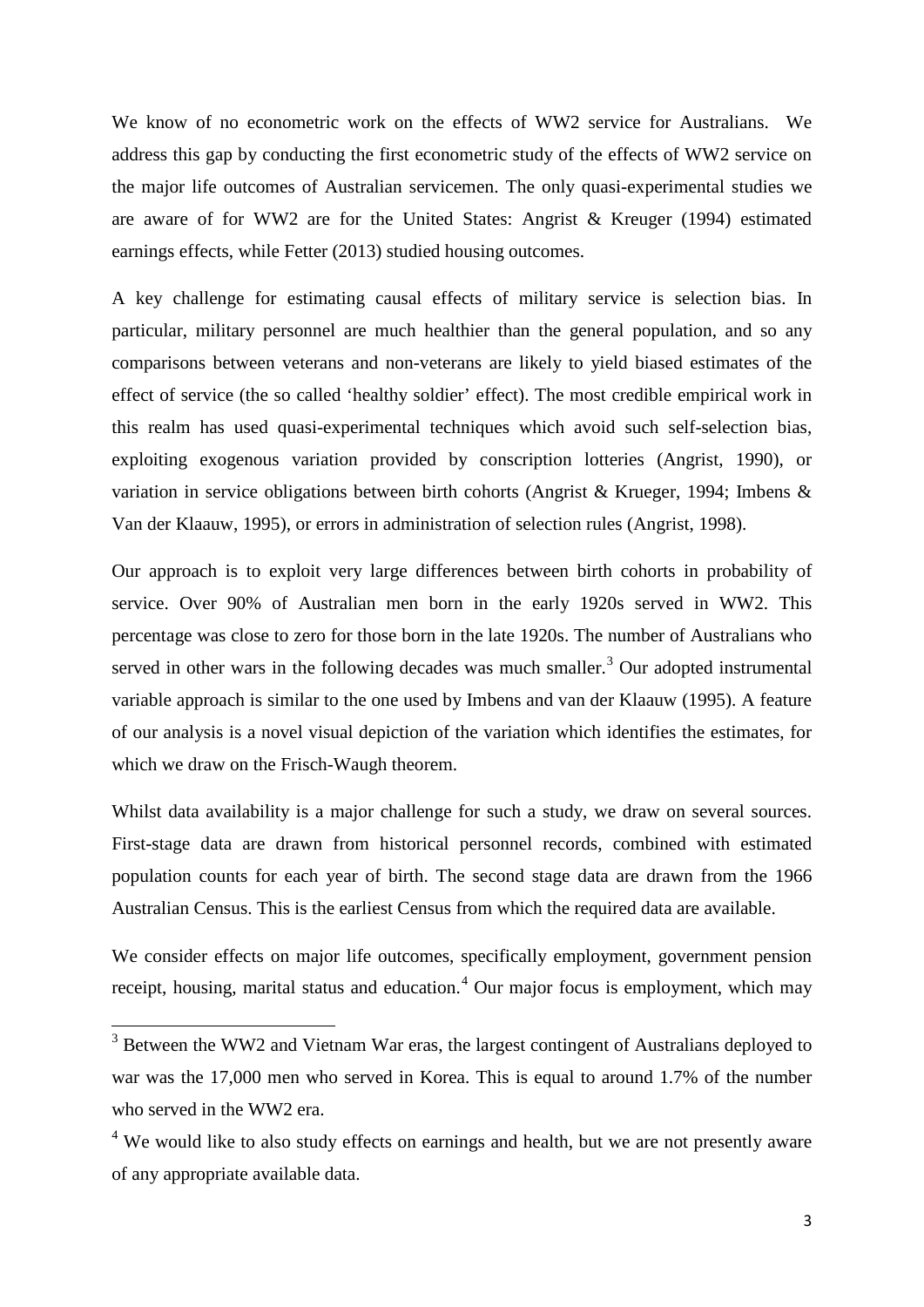be affected by service through several mechanisms. It may be negatively influenced by the (mental and physical) health effects of military service, particularly amongst those who saw combat. Employment may be influenced positively or negatively depending on the value placed on military experience in the civilian labour market. Public policy may also affect employment through the incentives created by veterans' compensation schemes; as well as by prioritisation of veterans in public sector recruitment; and indirectly through education benefits.

We find a significant negative effect on employment, and a corresponding (but smaller) positive effect on pension receipt. At first glance the magnitude of these effects appears small (less than 1 percentage point). But we suggest that these effects are not small, given a very strong labour market in 1966, and given the relatively small proportion (about  $1/6<sup>th</sup>$ ) of servicemen who saw combat. We also find a positive effect on home ownership, likely due to veterans' housing assistance, and a positive effect on the likelihood of being divorced or permanently separated.

The remainder of the paper is structured as follows: Section 2 presents a detailed discussion of the nature of service for Australians. Sections 3 and 4 outline methods and data respectively. Section 5 presents the main results, for labour market outcomes, marital status and housing. Section 6 presents a novel visual depiction of the identifying variation which underlies the estimates, drawing on the Frisch-Waugh Theorem. Section 7 concludes.

# **2. The recruitment, service and compensation of Australian Servicemen**

#### *Recruitment and training*

World War Two was the first occasion Australians were conscripted into active wartime service. Compulsory military training existed during 1911-29 but only volunteers were enlisted into active service in World War One, serving overseas as the Australian Imperial Force (Ville and Siminski 2011). On the outbreak of war in 1939, a second Australian Imperial Force of volunteers was raised to fight overseas. At the beginning of 1940, compulsory training was resumed. Unmarried men aged 21 were drafted for three months of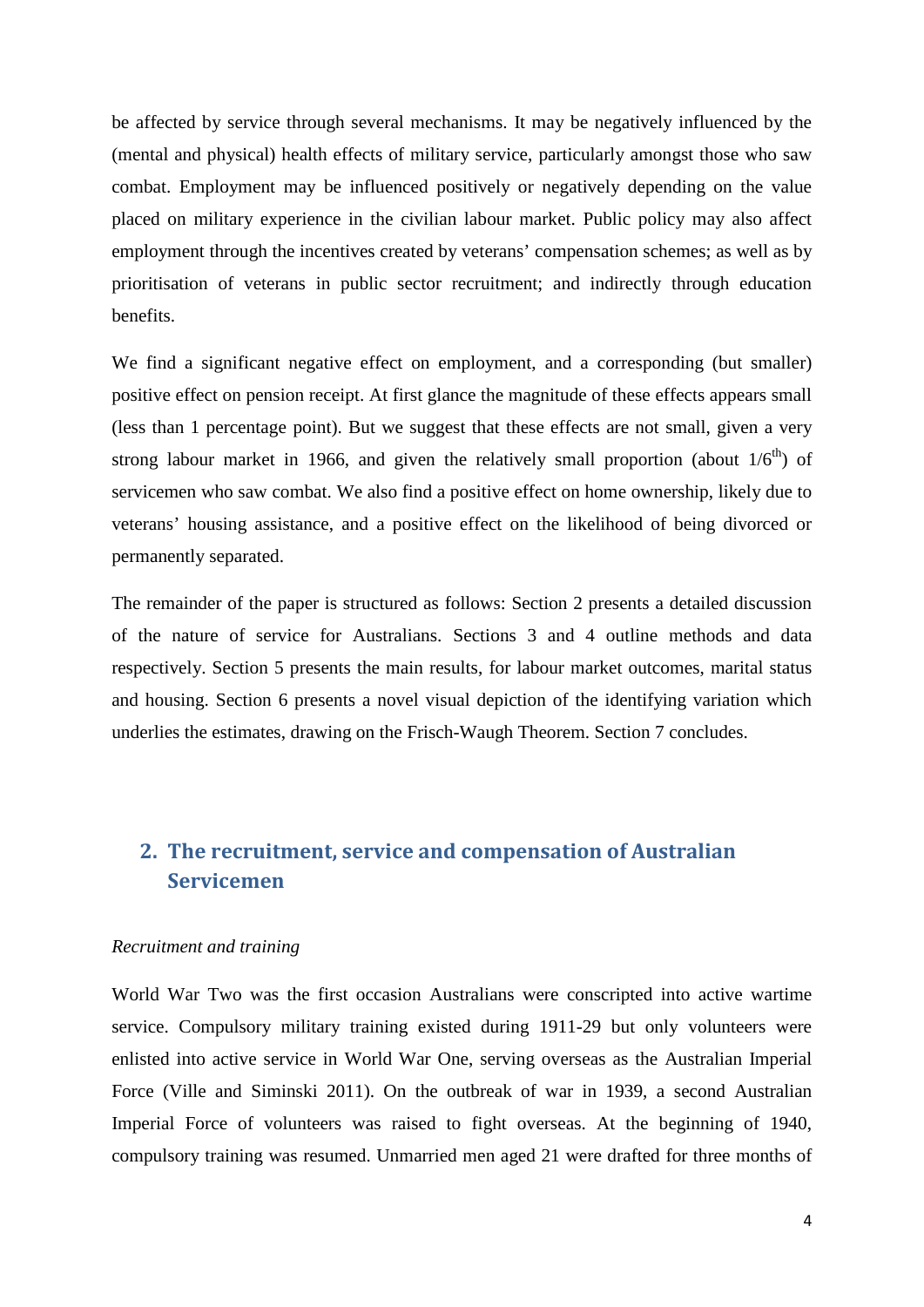training and then required to serve for three months (Dennis et al. 2008). The conscription coverage gradually broadened over the first two years of the war, eventually being fixed at 18-45 for single men and 18-35 for married men (Ville and Siminski 2011). Initially, conscripts were only required to serve in Australia, along with New Guinea and adjacent islands. In 1942, as the war in south-east Asia came closer to Australian shores, conscripts could be expected to serve in territories in the 'South West Pacific Zone' which included Indonesia, the Philippines, and Japanese-held islands south of the equator. The Australian Army formed the majority of the defence force, with 728,000 enlisted (Robertson 1981, p64), compared with the Royal Australian Air Force, with over 200,000 recruits and the Royal Australian Navy with 37 000 recruits (Beaumont 2001, pp. 147, 181).

Training began in Australia with three months of basic fitness, discipline, and weapon handling. Shortages of weapons and ammunition initially constrained some of these activities. The strict discipline and dehumanising attitudes typical of army acculturation were confirmed by the evidence of recruits. Later cohorts, from December 1942, were given more extensive jungle training for the Pacific war through four 'severe' weeks at the Jungle Warfare Training Centre at Canundra in Queensland (Johnston, 1996, 68). On entering active service, recruits were given regular operations training which, in the view of some servicemen, was very repetitive and of limited value preparing soldiers for real combat situations (Beaumont 2001; Johnston, 1996, 68).

## *Active Service*

Over half a million (550 000) Australians went on active service overseas, about one in 12 of the population (Beaumont 1996, xx). Their experience of service was highly variable. Only a fraction of recruits were in front line activities that were likely to expose them directly to battle. Some Australians served in units alongside fellow countrymen others, especially in the RAAF, were part of a broader British Commonwealth force. While many Australians served in New Guinea and nearby Pacific islands, others found themselves in a variety of locations in Europe and the Middle East, which exposed them to quite different forms of engagement. The early campaigns in the Middle East were conducted on flat terrain, with aircraft and artillery bombardments regularly experienced (Gullett, 1984). The Pacific saw the majority of combat in heavy jungle, involving close fighting in small groups where the front lines were often inaccessible to larger specialist weapons. Fighting in the Pacific also comprised short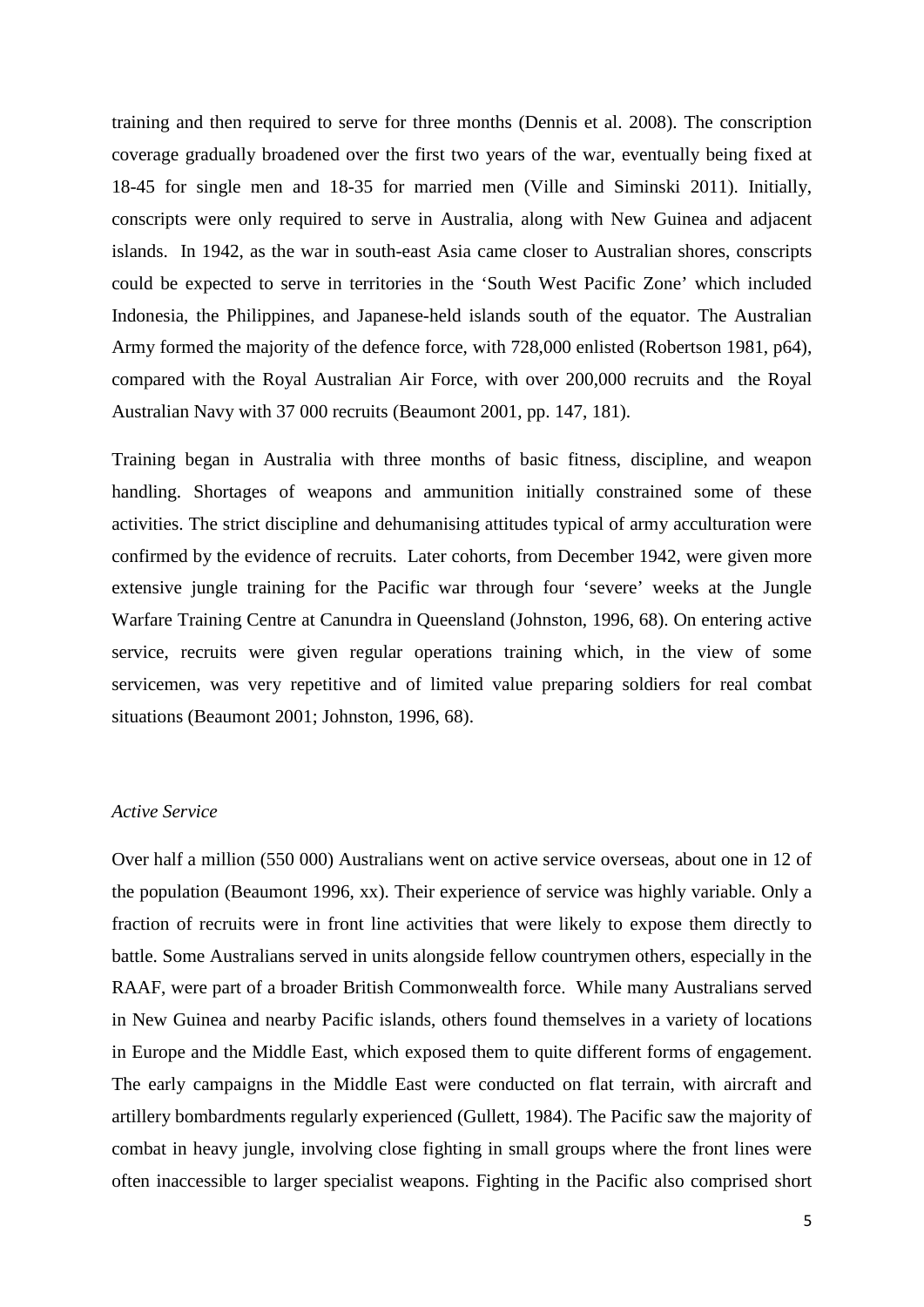and intense engagement, compared with the drawn out battles of attrition in the Middle East (Long 1973).

Around 27 000 Australians were killed in battle or died from wounds or in prison of war camps (Beaumont, 1996, xx). A further 12 000 died in training or in non-combat situations while on service. Compared with Britain and America, Australia had a high turnover of soldiers. By April 1945, due to death, injury, and discharge, only 1359 of the 52243 men in the 6th, 7th and 9th Divisions of the AIF remained in service since 1940 (Johnston 1996b, p55). If the length of service plays a key role in the long term consequences of military service, the effects may have been less than experienced by other nations.

#### *Workforce Compensation*

Wartime service impacted upon an individual's workforce opportunities and capabilities. By being removed from the civilian workforce, the servicemen missed out on a period of work experience and/or education and training, which could impact on their lifetime earnings and employability. In addition, the physical or psychological damage caused by service could further damage employability. It might be argued that offsetting these disadvantages, to some degree, were the training, discipline, and teamwork skills that formed part of the military experience.

Repatriation policy in Australia, as elsewhere, recognised that the net effect of wartime service on future employment was probably negative. Compensation policies took several forms. The main compensatory payments of interest, dating back to World War One, were the disability payment (historically called the war pension) along with service pensions paid to veterans on the grounds of age, permanent incapacity to work or total blindness (DVA 2003). Disability payments were based on level of incapacity. Most countries, including Britain, used deciles working down from 100%. For Australia, any incapacity deemed below 10 percent was considered slight enough to warrant no compensation. Britain was slightly more stringent, with anything below 20 percent receiving no compensation (Garton 1996, p99). Since the Repatriation Act 1920, there is also a special rate of disability pension for those who are totally and permanently incapacitated (TPI), which paid above the normal pension (DVA 2003).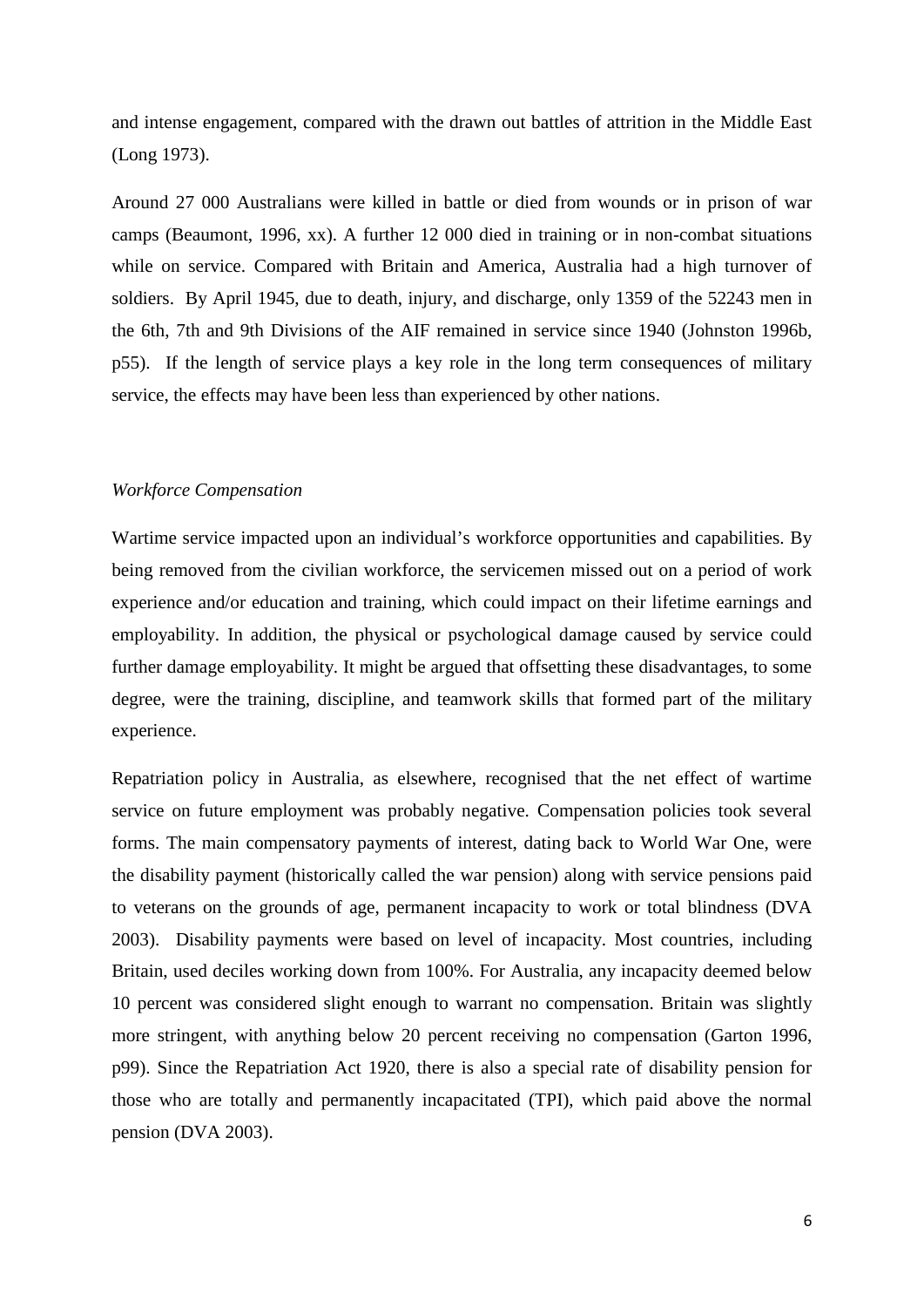Pension eligibility fell into two categories: those with or without operational service. Operational service included any service outside Australia, and domestic service which incurred danger from hostile forces (DVA 2003). Operational service had no effect on the range or level of compensation, but determined the standard of proof that would be applied. Disability pension claims by Veterans with operational service have effectively been assessed under a 'reverse-criminal' standard of proof since 1943. (DVA 2003, p85). Under this standard of proof, responsibility lay with the Department of Repatriation to prove that a veteran's injury/disability was not a result of military service. Garton (1996, p. 99) notes that Australia supported 70,000 more pensioners than Canada, which had a greater number of returned men. This may be attributed to these liberal provisions. For the TPI pension, a veteran had to have been an ex-prisoner of war, or have qualifying service and aged 70 years of over, or have a disability rate of 100% or over (DVA 2003).

One of the new initiatives for the World War Two veterans was the Commonwealth Rehabilitation Training Scheme (CRTS). This was intended to equip and prepare returned servicemen and women with the skills and qualifications to help them re-enter the labour market at the end of the conflict (Garton 1996, pp. 81, 98-9). The CRTS provided them with the opportunity to undertake university education or enter technical education/apprenticeships by paying a living allowance and the cost of fees, tools of trade, and books (Lloyd and Rees 1994). In addition to the CRTS and liberal pension offerings, servicemen returned to a period of post war reconstruction, increased economic activity, and high levels of growth in employment and incomes (Garton 1996). Some servicemen may have been incentivized to the disability pension rather than to work, given the liberal standard of proof. Conversely, the period of increased economic activity and job opportunities may have made servicemen less likely to take the pension.

Further assistance into the workforce was embodied in the employment preference policy. Dating back to World War One, the policy sought to ensure that no ex-servicemen were disadvantaged by employers in seeking to return to the workforce. Anecdotal evidence from disgruntled former servicemen suggests this policy was difficult to monitor and enforce. Even in the public service, where government could exercise a more direct influence, returning servicemen often had to work their way up the ladder in competition with younger employees (Garton, 1996, 89-91).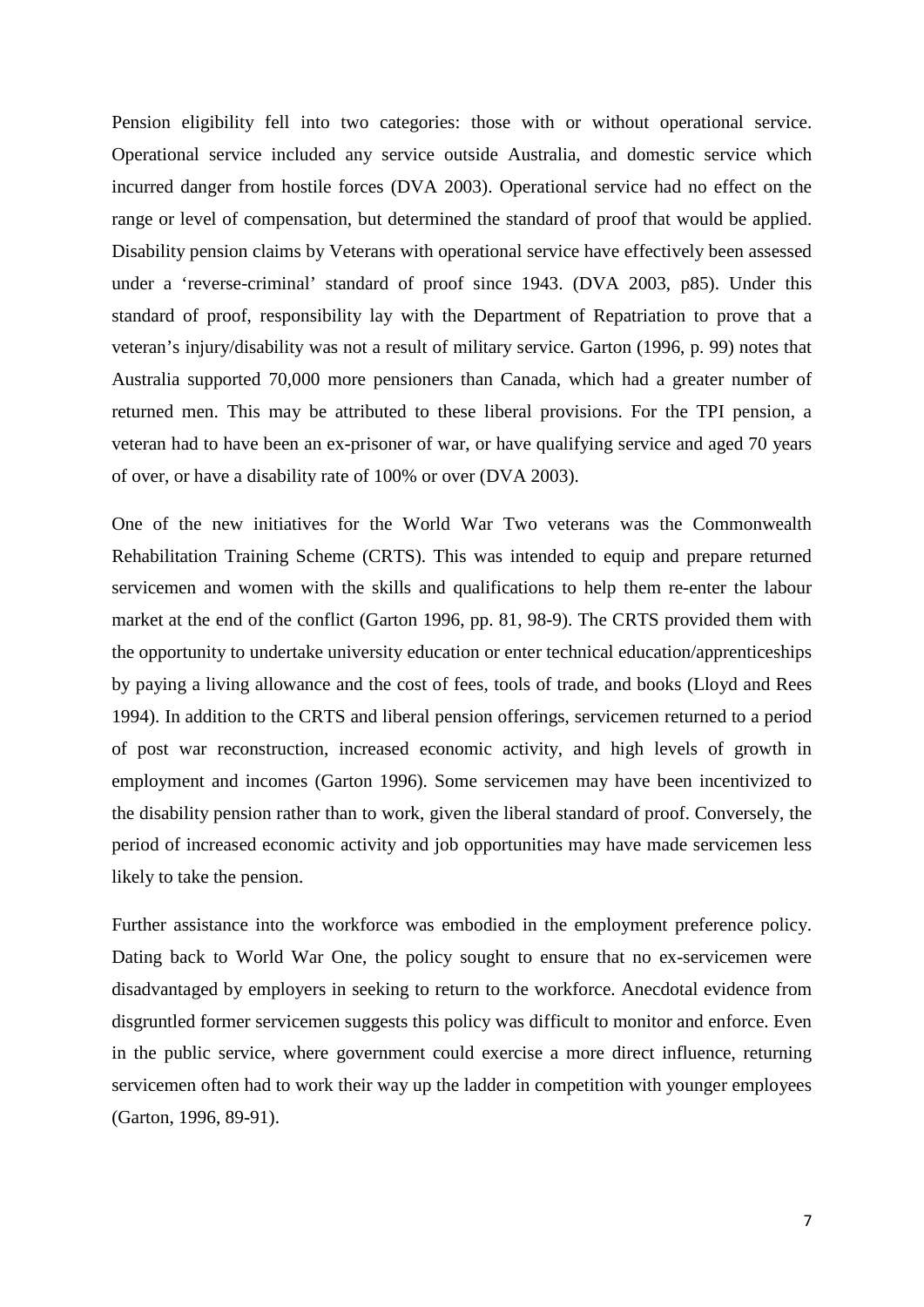#### *Housing Benefits*

A severe shortage of housing among discharged servicemen after both world wars motivated a housing benefits policy. Employment disadvantages and absence on service from private dwellings might impact on a veteran's ability to become a home owner. Beginning in 1918, veterans who had been on active overseas service were able to access loans to purchase or build their home on terms preferential to the market including low interest rates, no deposit, extended payment terms, and rent to purchase provisions. Initially, the government had in mind building houses in blocks to sell to veterans. Within a few years this had failed due to the inexperience of the War Services Homes Commissioner and the urgency of housing demand. In its place, applicants could be funded to build their own home or to buy a new or existing one including refinancing mortgages. Such measures continued during and after World War Two: the maximum loan amounts were regularly increased and the scope of the policy was extended to cover the airforce, all nursing services, and spouses (Australian Housing Corporation 1976: part 1, attachments A-G). The United States and Canada had similar schemes although the former's expired in 1956. UK provision was less generous.

Much of the existing literature focusses on the pensions and retraining schemes but the high rate of take up of housing loans is also noteworthy. Between 1944/5 and 1975 there was around 426 000 applications for home loans from among 582 000 qualifying former servicemen, most of whom served in World War Two. Of these, approximately 268 000 servicemen had received grants by 1975, a take up rate of 46 per cent among eligible veterans Australian Housing Corporation 1976: part 2, attachments H-O). The Commonwealth-State Housing Agreement was also established in 1945 to address the general housing shortage. It focussed on rental support and allocated 45 per cent of its budget to defence force veterans. 3 402 veterans received support. The revised 1956 CSHA shifted focus to encourage home ownership through low interest rate loans or subsidised purchase prices with several hundred homes purchased annually by ex-service personnel over the following two decades (Commonwealth-State Housing Agreement).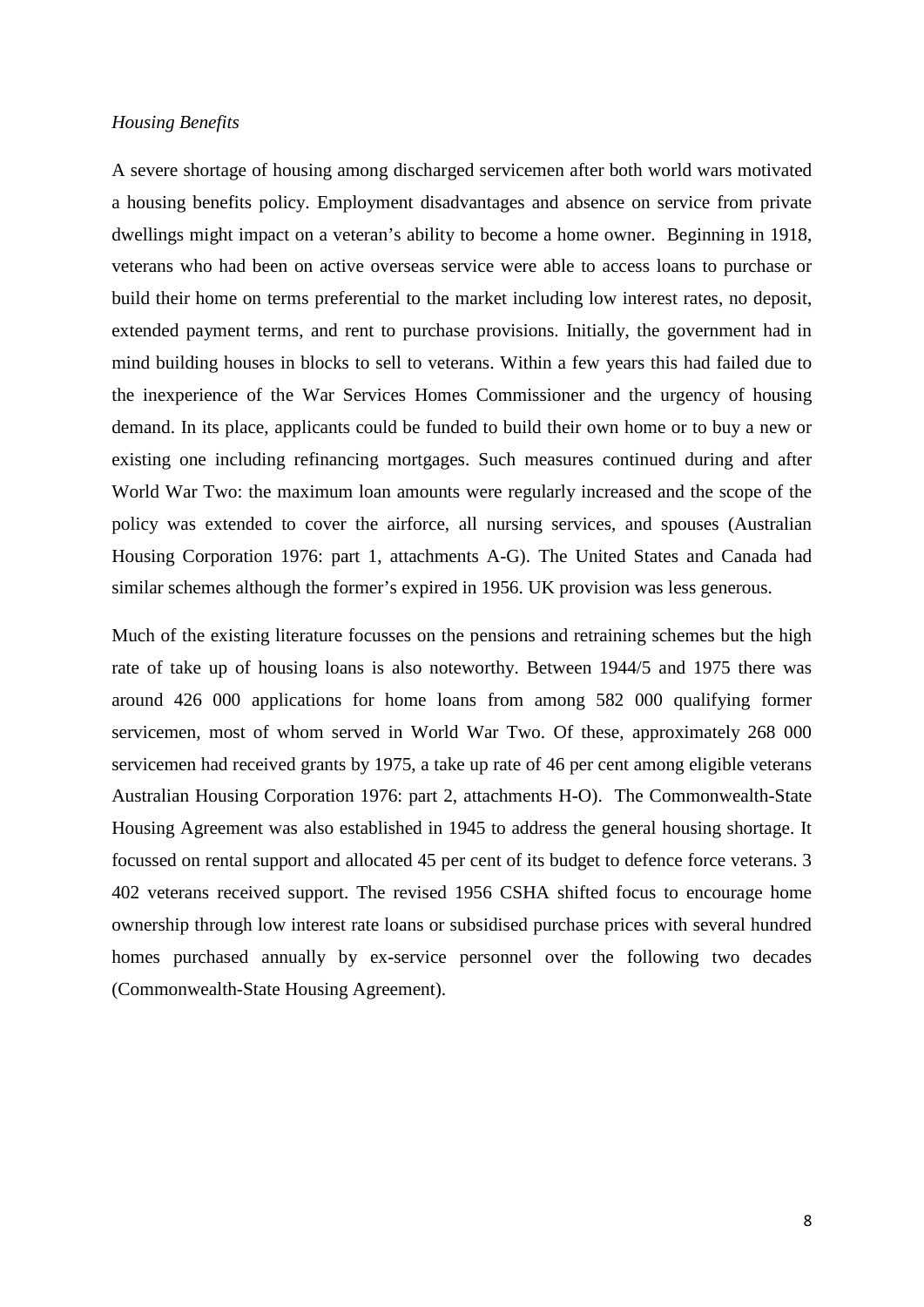#### **3. Methods**

Our empirical approach exploits between-cohort variation in military participation rates, similarly to Imbens and van der Klaauw (1995). We first wish to estimate the effect of military service (*S*) on the probability of being employed (*Y*) for person *i* in birth cohort *j* in the following equation:

$$
Y_{ij} = \beta_0 + \beta_1 S_{ij} + \beta_2 A_j + \beta_3 A_j^2 + \beta_4 A_j^3 + \varepsilon_{ij}
$$
 (1)

where  $\beta_1$  is the causal parameter of interest,  $A_j$  is age in years, and  $\varepsilon_{ij}$  includes all other individual determinants of employment. Due to the selection process that the military uses for enlistees and potential self-selection, OLS estimation would likely yield biased estimates of  $\beta_1$ , due to correlation between  $S_{ij}$  and the error term,  $\varepsilon_{ij}$ . Even the inclusion of a rich set of control variables is unlikely to fully avoid such omitted variable bias, as some of the determinants of labour market success which may be correlated with military service are unobserved (some potential examples are intelligence and health).

We avoid omitted variable bias by using an instrumental variable strategy. The instrument we use is the overall military participation rate within each one-year birth cohort  $(\bar{S}_i)$ , which is plausibly exogenous. The first stage equation is therefore:

$$
S_{ij} = \pi_0 + \pi_1 \bar{S}_j + \pi_2 A_j + \pi_3 A_j^2 + \pi_4 A_j^3 + \epsilon_{ij}
$$
 (2)

As discussed by Imbens and van der Klaauw (1995) the predicted value from this equation  $(\hat{S}_{ij})$  is identical to  $\bar{S}_j$ , because none of the regressors in the equation vary between cohorts. As we discuss in the following section, we obtain population level data for  $\bar{S}_i$ . Therefore, the first stage regression estimates are not subject to sampling error, again following Imbens and van der Klaauw (1995).

The second stage equation is therefore:

$$
Y_{ij} = \beta_0 + \beta_1 \bar{S}_j + \beta_2 A_j + \beta_3 A_j^2 + \beta_4 A_j^3 + e_{ij}
$$
\n(3)

This equation can be estimated by OLS. However,  $\overline{S}_i$  varies only between cohorts, and so it is appropriate to account for potential inter-cohort correlation of the error term. Since the number of birth cohorts is reasonably small in our case, cluster-robust standard errors may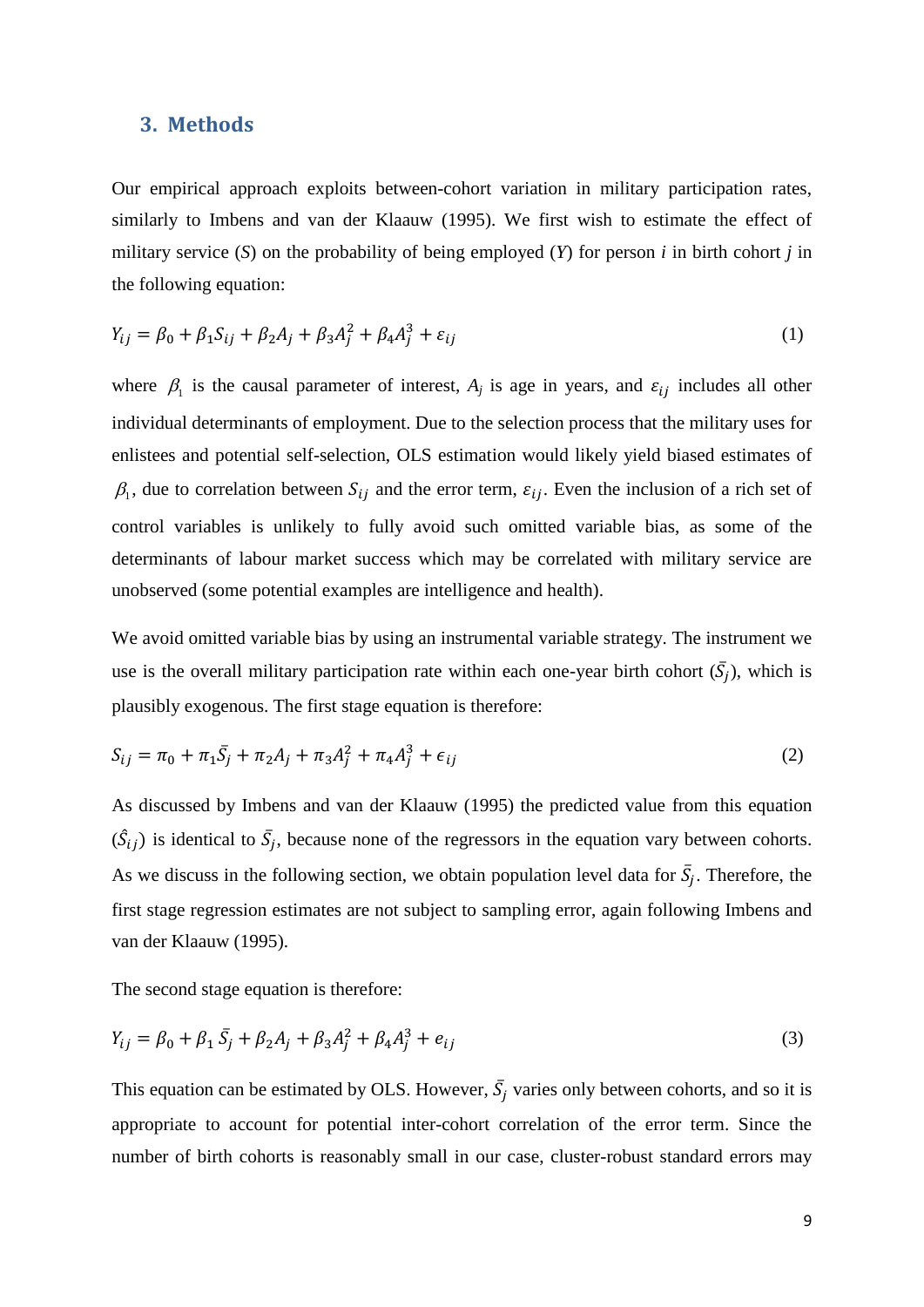not be reliable (Angrist and Pischke 2008: p313). Since all regressors vary only between cohorts, we instead adopt a group-means approach (Angrist and Pischke 2008: p313). In this approach, the data are collapsed to the cohort level:

$$
\bar{Y}_j = \beta_0 + \beta_1 \bar{S}_j + \beta_2 A_j + \beta_3 A_j^2 + \beta_4 A_j^3 + e_j \tag{4}
$$

Equation (4) is estimated by GLS with weights proportional to the number of individuals in each cohort so that the point-estimates are identical to OLS estimates of (3) and the standard errors appropriately account for clustering within each cohort.

## **4. Data and Descriptive Statistics**

To implement the empirical strategy outlined above, we only require cohort-level data on military participation rates and labour market outcomes for males. Given the historical nature of this study, even such data are not trivial to obtain, and certain assumptions were required.

The study population is the set of males who lived in Australia at the time of World War 2. A cohort is defined by financial year of birth. We chose financial years of birth (rather than calendar years) to match what is available in the second-stage database.

The first- and second-stage data are described in turn below. We then show descriptive statistics, including comparisons of service intensity between cohorts.

#### **First-Stage Data**

<span id="page-11-0"></span>For the first-stage, we require military participation rates for males by financial year of birth. The numerators of these proportions are estimated using the World War Two Nominal Roll (World War Two Nominal Roll 2002). The denominators are taken from the 1933 and 1947 Australian Censuses. [5](#page-4-0)

 $5$  For parsimony we refer to financial years in shorthand herein. For example, 1900 refers to the 1899-1900 financial year.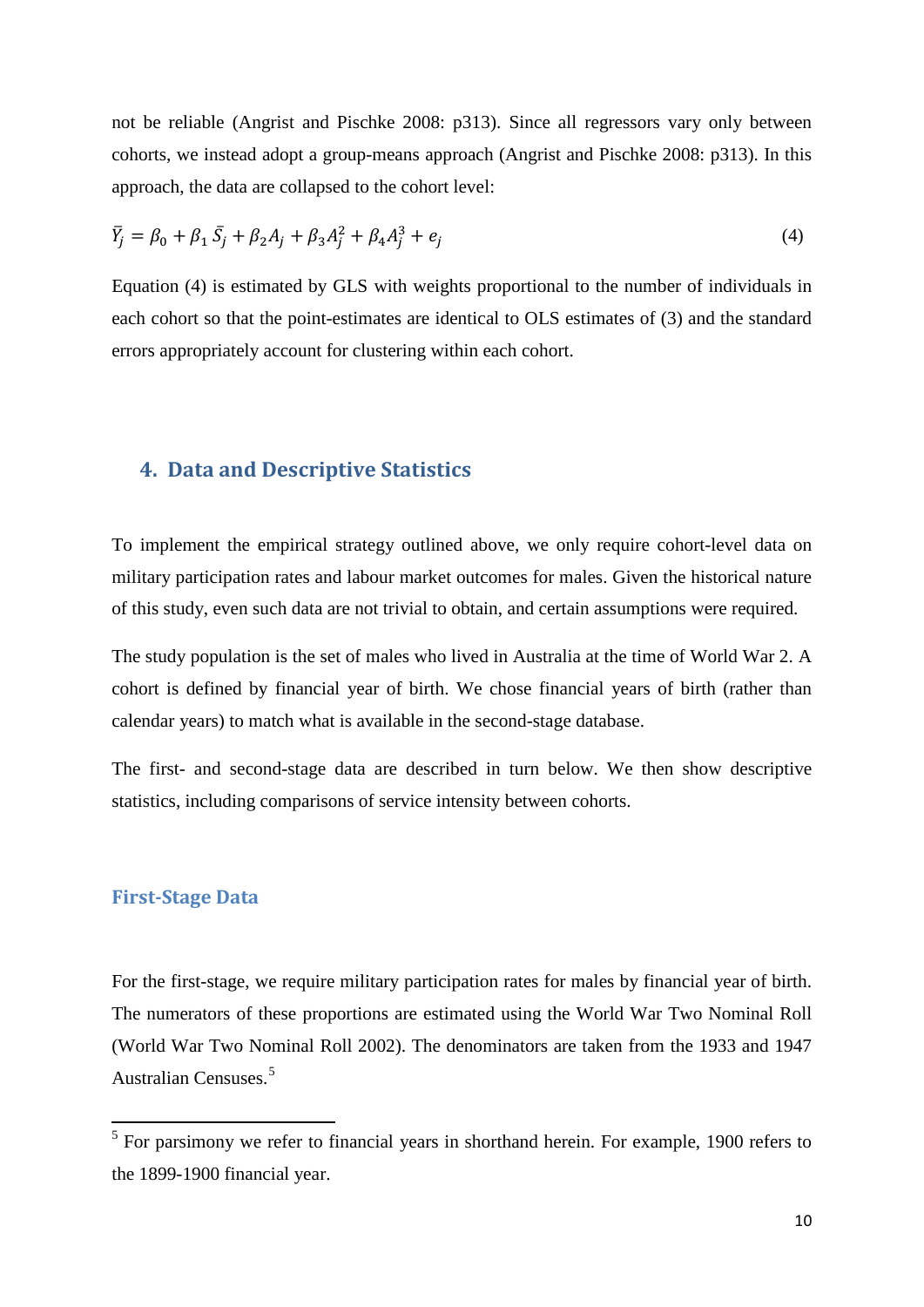We use the Nominal Roll to obtain counts of Australian men who served in the military in the WW2 era, by cohort. The Nominal Roll was created to honour those Australians who served in World War Two. It includes data from service records held by the Department of Defence, as well as data from the Commonwealth War Graves Commission for those who died in service. It includes date of birth, residency, start and end date of service, date of death and prisoner of war status. The records are held by the National Archives of Australia.

These counts are subject to measurement error, for three reasons. First, the Nominal Roll does not record gender. In personal correspondence, DVA advised that the Nominal Roll includes an estimated 60,000 women overall (or 5.88 percent of the total). Without further information on the age distribution of those women, we assume that this proportion is constant across cohorts, and we deflate the counts accordingly. Second, there are multiple records in the Nominal Roll for some individuals who had a break in service. We have been advised that the extent of such duplication has never been estimated, on the basis that many such duplicates likely contain minor changes in personal details, due either to recording inaccuracy or to enlistees' strategic reasons. Finally, 108,320 records (approximately 10%) are missing DOB. We assume that the upward bias due to duplicate records approximately offsets the downward bias due to missing DOB. A further limitation of the Nominal Roll is that it does not flag those who were deployed.

The denominator of the participation rates (i.e. counts of men by year of birth) is sourced from published data from the 1933 and 1947 Censuses. The 1933 Census was the last Census prior to WW2 and the 1947 Census was the first one after WW2. We regard both as very good proxies for the size of the WW2-era male population by year of birth, because migration was very low during this era (Philips et al. 2010; Hatton and Withers, 2015, p352).<sup>[6](#page-11-0)</sup> When constructing the proportions using 1947 Census counts, we exclude men who died during WW2, since they are obviously excluded from the denominators as well.

<span id="page-12-0"></span><sup>6</sup> Given that the 1933 Census was taken six years before the outbreak of the War, we considered adjustments for population change using historical population estimates, which are available in 5-year age brackets at June 30 of each year (ANS, 2014). But the size of each relevant 5-year birth cohort barely changed between 1933 and 1938 (usually by less than 1%), and so adjustments were deemed unnecessary.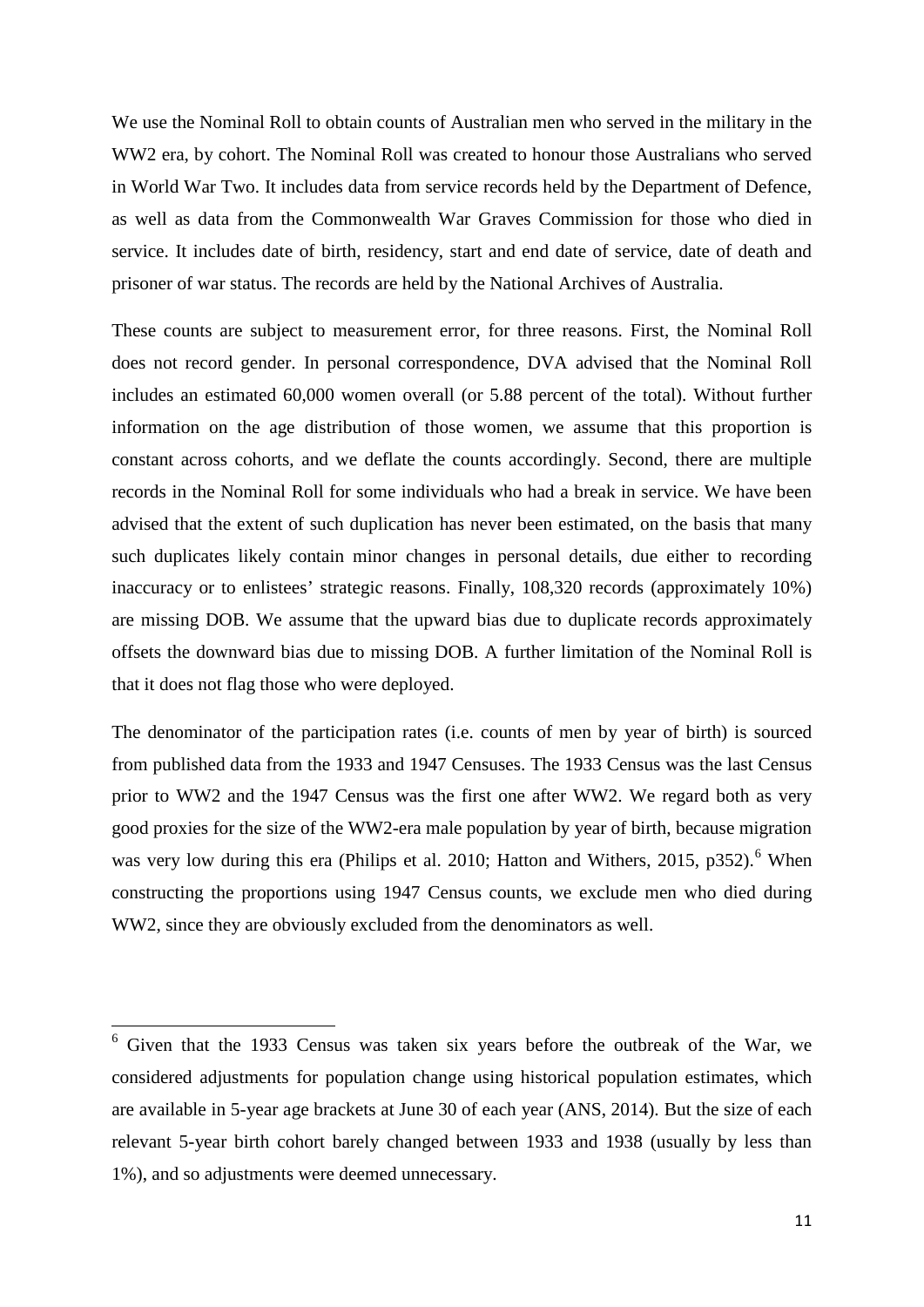Figure 1 shows the resulting estimated WW2 participation rates for men born from 1899- 1900 to 1939-40, using the 1933 and 1947 Census counts, respectively, as well as the average of the two.[7](#page-12-0) Encouragingly, these proportions are not sensitive to the choice of 1933 or 1947 Census counts in the denominators. Figure 1 also shows much variation in participation between birth cohorts, with a significant drop for those cohorts born after 1924, going from 86 to 2 percent in four years. This is due to the conflict coming to an end, and the subsequent reduced need for Australian manpower.

The first-stage database thus consists of 41 observations, one for each year of birth between 1899-1900 and 1939-1940. These birth cohorts include approximately 2.3 million Australian men at the end of WW2. This data window was chosen to be centred around the 1919-1920 birth year, where WW2 participation rates were the highest. However, the preferred version of the analysis uses smaller windows of birth cohorts for some outcomes, for reasons that are discussed below. Sensitivity to the choice of data-windows is discussed in detail and numerous robustness tests are conducted.

The upper panel of Table 1 shows descriptive statistics from the first stage database. Across the 41 birth cohorts, 39.5% of men served in the World War 2 era. Amongst those who did serve, 3.8% died in service, 3.0% were captured as Prisoners of War, and the average length of service was 3.44 years.

### **Second-Stage Data**

The data used in the second stage regressions are from the 1966 Australian Census of Population and Housing. We obtained frequency tabulations from the full database, for which 100% of the Australian population was in scope. Men who reported arriving in Australia after WW2 were excluded from the tabulations, leaving 2,081,453 respondent males born between 1899-1900 and 1939-1940. Several frequency tabulations were obtained, each by single year of age, for a range of outcome variables including labour market status, marital status, housing outcomes, and educational attainment.

<span id="page-13-0"></span> $<sup>7</sup>$  The proportions estimated using 1933 denominators are assumed to be zero for cohorts born</sup> after the 1933 Census date. These males were aged 12 years or less when WW2 ended.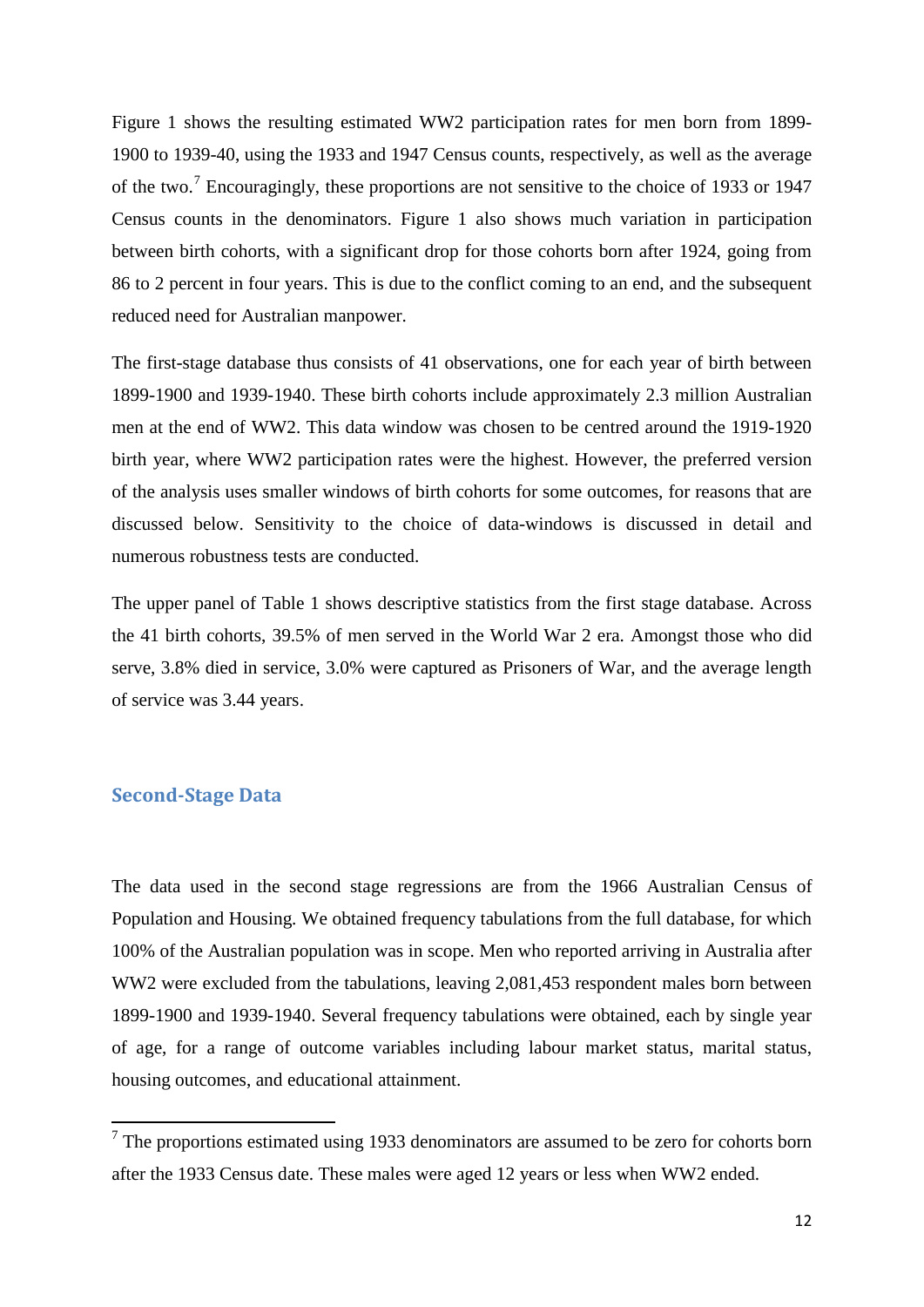The lower panel of Table 1 shows descriptive statistics for the second stage database. It shows that 91.7% of men in these cohorts were employed (this increases to 94.9% when men aged 60 or more are excluded). The proportion unemployed was very low at 0.9%, while the remainder (7.4%) were not in the labour force. Of those not in the labour force, the majority were self-categorised as pensioners (3.9%). Large majorities of these men were married (81.5%) and owned their own home (70.4%). Only a small minority completed tertiary education (6.6%).

Our empirical approach relies on the assumption that a cubic function of age adequately controls for all non-service factors that vary between cohorts. We scrutinise this assumption for key outcome variables in Figure 3. The upper-left panel shows the proportion of men classified as employed by birth year. This graph shows little variation, except for in the oldest cohorts. In particular, there appears to be a large discontinuity at age 65 (i.e. between the 1900-01 and 1901-02 cohorts), and a smaller discontinuity at age 60 (i.e. between the 1905- 06 and 1906-07 cohorts). This is not surprising, because eligibility for the civilian age pension commenced at age 65, whilst eligibility for the (military) service pension commenced at age 60. A second feature of this plot is that employment rates are very high for cohorts that have not reached retirement age. The employment to population ratio is 94.9% amongst men born between 1906-07 and 1939-40. Another feature is that the employment rate varies extremely smoothly between cohorts. Indeed, a cubic function of age explains 98.8% of the variation in employment rates between cohorts, after excluding those aged 60 or more.<sup>[8](#page-13-0)</sup> Given these discontinuities in employment rates at ages 65 and 60, we exclude cohorts older than 60 from the analysis of labour market outcomes. The rationale is that any smooth function of age is not an adequate control for non-service differences between cohorts.

The upper right panel of Figure 3 shows a similar scatterplot, for the proportion of men who were married. This proportion is high for every birth cohort and it varies smoothly between them. However, the proportion dips sharply for the youngest birth cohorts, who were aged in their late-20s at the Census date. A cubic function of age explains 90.4% of the variation in marriage rates between cohorts. But this increases considerably to 96.4% if the youngest three cohorts are excluded. We exclude the youngest three cohorts from the analysis of marital outcomes.

<span id="page-14-0"></span><sup>8</sup> This proportion is considerably lower (90.9%) if the older birth cohorts are included.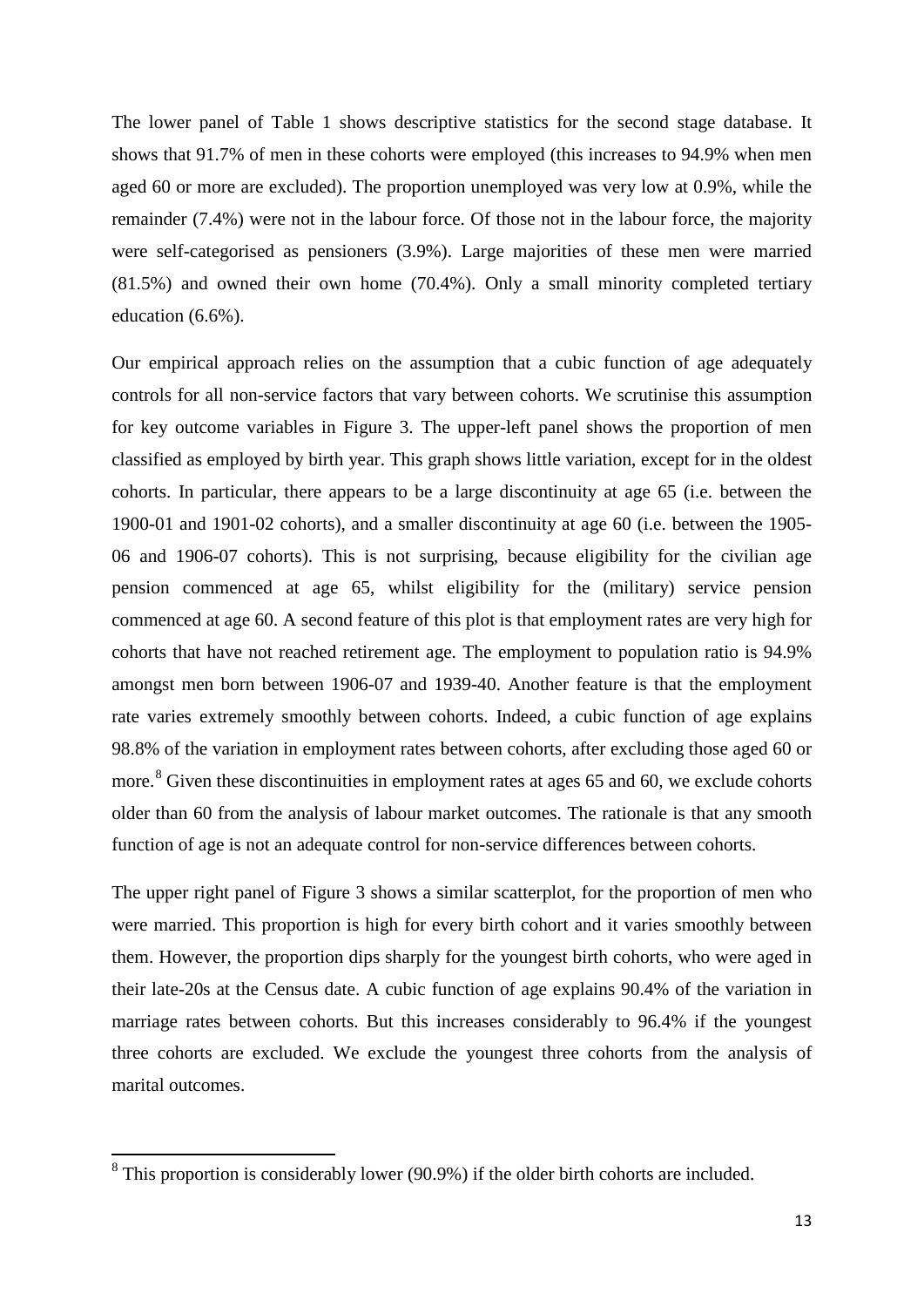The lower left panel of Figure 3 shows the scatterplot for home ownership. Again, the variation between cohorts appears very smooth, this time with no evidence of discontinuities or outliers. A cubic function of age explains 99.3% of the variation across the full set of birth cohorts. We use the full set of cohorts in the analysis of housing outcomes.

The lower right panel of Figure 3 shows the scatterplot for completion of tertiary education. The variation between cohorts here is the least smooth amongst the four outcome variables shown here. A cubic function of age still explains 94.9% of the variation between cohorts. Nevertheless, visually, the series appears to follow a path that systematically trends upwards and downwards at various sections of the birth cohort range. On this basis, it does not appear appropriate to use our adopted empirical approach to study schooling outcomes.

#### **Intensity of Service by Year of Birth**

Our empirical approach assumes that the effect of service is constant across birth cohorts. We scrutinise this assumption here, by considering variation in service intensity between cohorts on available indicators. In particular, we show that younger cohorts who entered just before the end of the War did not have the same intensity of service as did older birth cohorts. We then discuss two strategies to navigate this issue.

Three proxies were constructed from Nominal Roll data. These are death rates, rates of capture as Prisoner of War, and mean length of service.<sup>[9](#page-14-0)</sup> Figure 2 shows each of these by birth cohort. On each of these indicators, the 1918-1919 birth cohort appears to have had the most intense form of service, with a 5.7% death rate, a 5.2% POW rate and a 3.7 year average length of service. However, these do not differ greatly from most older cohorts, nor from the 1920 cohort. The main feature of the graph is that service intensity declines routinely on all three measures from 1921 onwards.

 $9$  Length of service was calculated using the recorded starting date and finishing date for each individual. There are a number of missing entries for the start and end date of service for individuals. Where an individual is missing an end date, but a date of death has been recorded, the date of death is used as the end date of service. Length of service was not able to be calculated for 5% of records.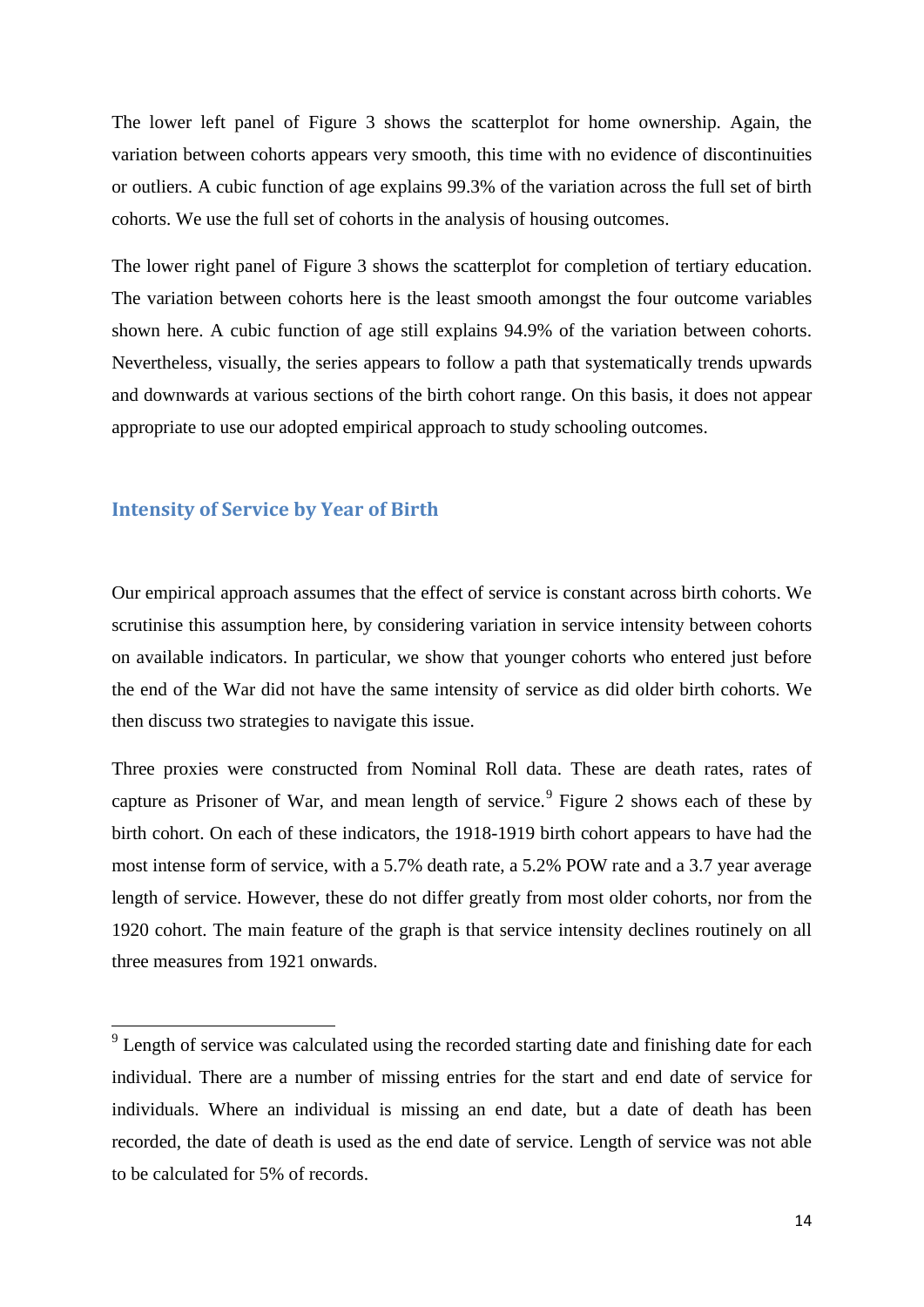Our main strategy to address this issue is to test sensitivity of each result to the exclusion of cohorts born between 1921 and 1927 – i.e. those who served at the end of the war and hence had the lowest service intensity. These sensitivity tests are reported in the main set of results tables. We also ran some additional versions of the analysis where military service is interacted with the service intensity proxies. We ran these for each outcome variable we consider in the main analysis. These interaction terms were not significant at the 5% level for any outcome when using the preferred birth cohort range. This suggests that the effects do not vary greatly by service intensity. Alternatively, these variables may not be adequate proxies for service intensity.

## **5. 2SLS Results**

Since the population value of the first stage is known without sampling error, there is no first stage regression output, following Imbens and Van Der Klauw (1995), as discussed above.

#### **Labour Market Outcomes**

Table 2 shows the estimated effects of military service on labour market outcomes, from a series of 2SLS regressions for labour market outcomes. Column (1) shows results from regressions which use the full set of birth cohorts. Results in columns (2), (3) and (4) are from models which include progressively fewer cohorts, each centred around the cohorts which had the highest rates of military service (those born in the early 1920s). Column (5) shows results from models which use the same cohorts as Column (1), except for the 1921- 1927 cohorts. These serve as robustness tests to the exclusion of cohorts which apparently experienced less intense service, as measured by POW rates, death rates and length of service.

Employment is the dependent variable in Panel A. The results in the five columns consistently show evidence of a statistically significant negative effect on employment. The estimated effects seems small – ranging from -0.77 to -1.16 percentage points. The estimate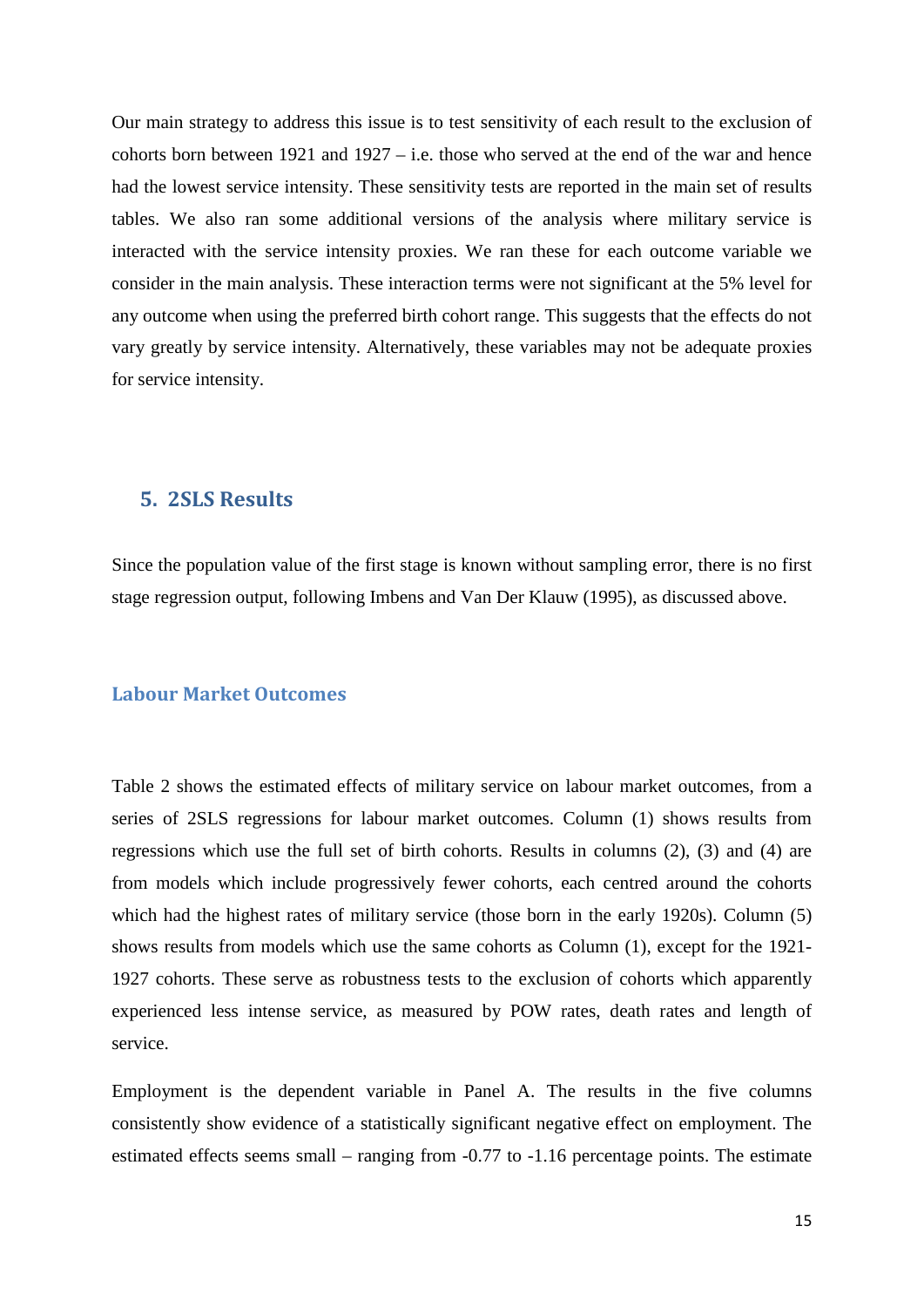in each column is very precisely estimated. That is, the standard errors are very small, despite the small number of observations in these regressions. The R-squared statistics are also unusually high. This is mainly because the cubic function of age explains almost all of the variation in employment. We discuss the identifying variation for these results in more detail in the next section, using visual depictions which refer to the Frisch-Waugh theorem.

Panel B shows results for unemployment. It shows statistically significant, positive effects of service across columns. These are all small, ranging from 0.09 to 0.17 percentage points. Unemployment thus explains only around 10% of the negative employment effect. This suggests that service must have reduced labour force participation. This is confirmed in Panel C, for which the dependent variable is NILF (not in labour force). Again, the estimates are consistently significant across columns. They range from 0.6 percentage points to 1.4 percentage points.

Panel D shows the estimated effects of service on identifying as a pensioner. Pensioners are a majority subset of those out of the labour force. Once again, the estimates do not vary greatly between columns and are statistically significant in each case. They show that military service increased the probability of identifying as a pensioner by an estimated 0.41 to 0.65 percentage points. This is around half the size of the employment effect. Finally, Panel E shows estimated effects on being an inmate of an institution – another subset of NILF. Whilst each point estimate is positive, none is statistically significant.

#### **Marital Outcomes**

Table 3 shows 2SLS estimated effects on marital outcomes. It has the same structure as Table 2, apart from the slightly different set of cohorts included in Columns (1) and (5), as discussed in Section 4. Panel A shows estimated effects on the probability of being married. The results are not conclusive. Columns (1) and (5) suggest that service may have negatively affected the probability of being married, with estimates that are statistically significant at the 10% level. However, the estimates in the other columns are close to zero and are not statistically significant.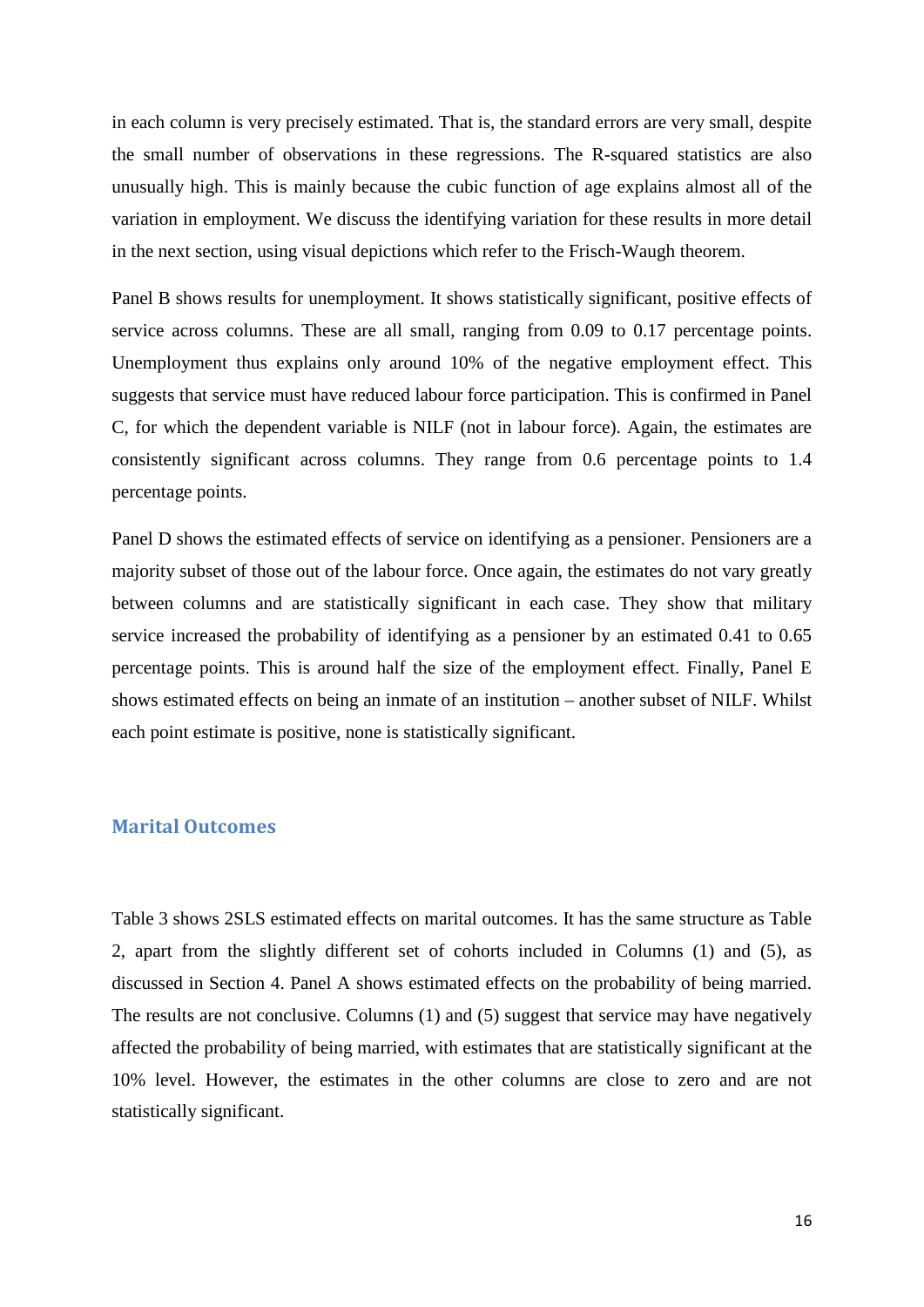Despite this, there is evidence that WW2 service increased the probability of being divorced or permanently separated. Panel B of Table 2 shows statistically significant positive effects in four of the five columns. The magnitude of the effects does not vary greatly between columns, ranging from 0.25 to 0.32 percentage points. Panel C shows results for the likelihood of never being married. It shows no evidence that this probability was affected by service.

#### **Housing Outcomes**

Results for housing outcomes are shown in Table 4, which follows the structure of the previous two tables. It suggests that the effects on housing were substantial. Panel A shows estimated effects on the probability of being a home owner. These are statistically significant in each column, ranging from 1.4 to 2.0 percentage points. Panels B and C show corresponding effects for private and public rental, respectively. These are always negative and significant and they offset the positive home ownership effect.

Panels D and E of Table 4 show results for number of rooms and presence of a television in the household, respectively. The number of rooms is a proxy for housing quality. The results suggest that service increased the quality of veterans' housing, as the estimates are statistically significant in four of the five columns. Since television ownership was not universal in 1966, we treat it as an indicator of economic wellbeing. It is one of few such indicators available in the census data. The results do not suggest that television ownership was affected. Two of the point estimates are negative and three are positive. Only one is statistically significant, and only at the ten percent level.

## **6. Visual Depiction of Identifying Variation**

In this section, we graphically illustrate the variation that underlies the estimates presented in the previous section. Those estimates are from regressions which draw on at most 41 observations. These estimates all have very small standard errors. The regressions also have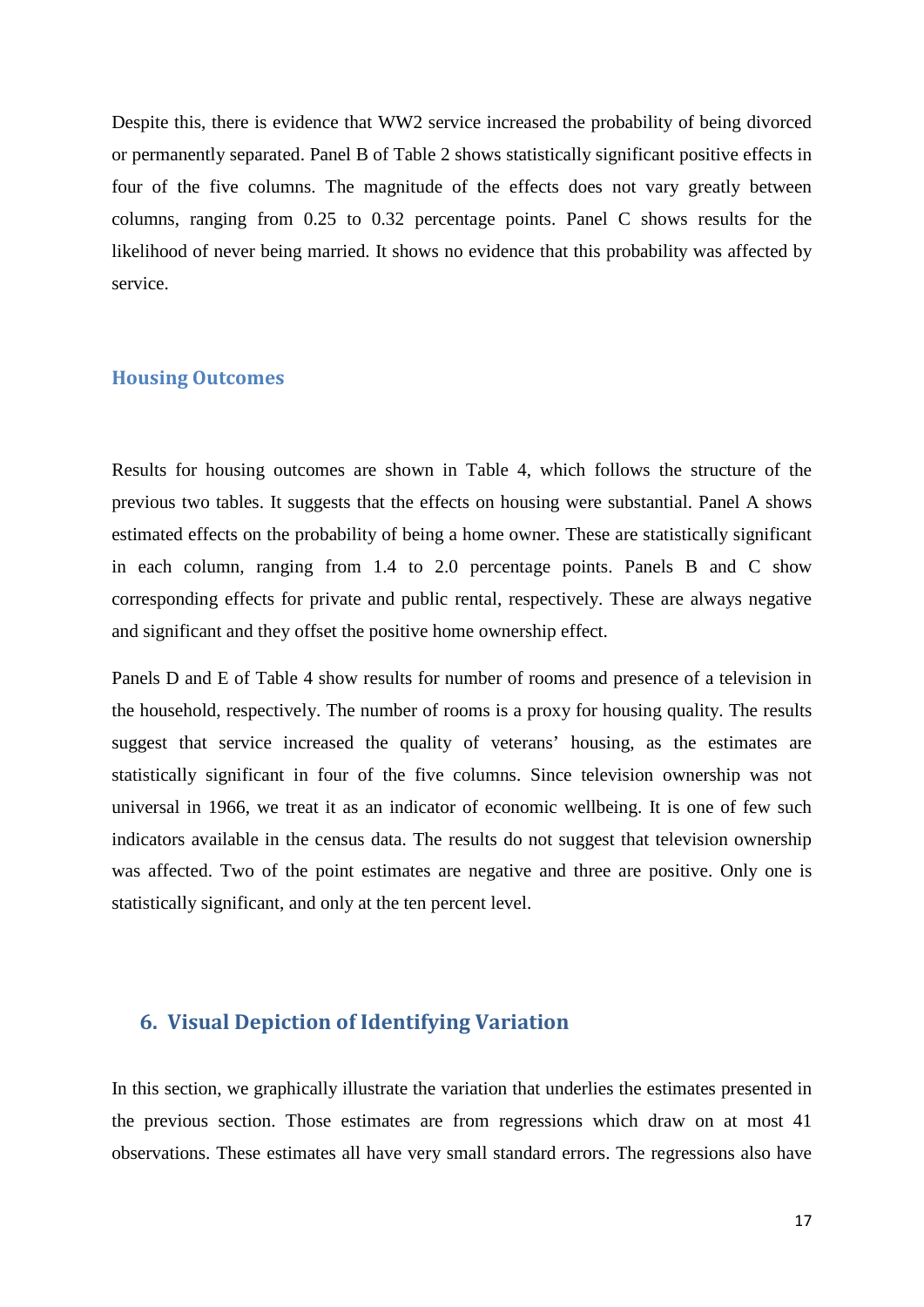very high R-squared statistics. Here we attempt to provide some additional intuition for those results, drawing on the Frisch-Waugh theorem. By doing so, we also make the source of identifying variation more explicit.

The Frisch-Waugh theorem (also known as the Frisch-Waugh-Lovell theorem) provides an intuitive alternative derivation for multiple-regression parameters estimates. Davidson and MacKinnon (1993) provide a detailed discussion of the theorem. In brief, the theorem states that a co-efficient in a multiple regression model can be derived through an alternate three equation process. Consider equation (4), with  $\beta_1$  estimated by OLS. In the first Frisch-Waugh equation, the explanatory variable of interest (S) is regressed on the other explanatory variables (i.e. the control variables). In our context, the first Frisch-Waugh equation is:

$$
\bar{S}_j = \gamma_0 + \gamma_1 A_j + \gamma_2 A_j^2 + \gamma_3 A_j^3 + u_j \tag{5}
$$

The residual from this regression  $(\hat{u}_i)$  is the component of S that is orthogonal to the control variables.

In the second Frisch-Waugh equation, the outcome variable (Y) is regressed on the same set of control variables:

$$
Y_j = \delta_0 + \delta_1 A_j + \delta_2 A_j^2 + \delta_3 A_j^3 + v_j \tag{6}
$$

The residual from this regression  $(\hat{v}_i)$  is the component of Y that is orthogonal to the control variables.

In the third Frisch-Waugh regression, the residuals from the second equation  $(\hat{v}_i)$  are regressed on the residuals from the first equation  $(\hat{u}_i)$ .

$$
\hat{v}_j = \alpha + \beta_1 \hat{u}_j + \mu_j \tag{7}
$$

The simple OLS estimate of  $\beta_1$  from (7) is identical to the regular estimate in a multiple regression model as per equation (4). This demonstrates that the multiple-regression is equivalent to a simple regression involving the components of two variables which are respectively orthogonal to the control variables.

Panel A in Figure 4 shows a scatter plot of military service rates by year of birth ranging from 1907 to 1937. Superimposed is the set of fitted values from equation (5). It shows that a cubic function of age does not closely fit the scatterplot. The cubic function of age explains 75.7%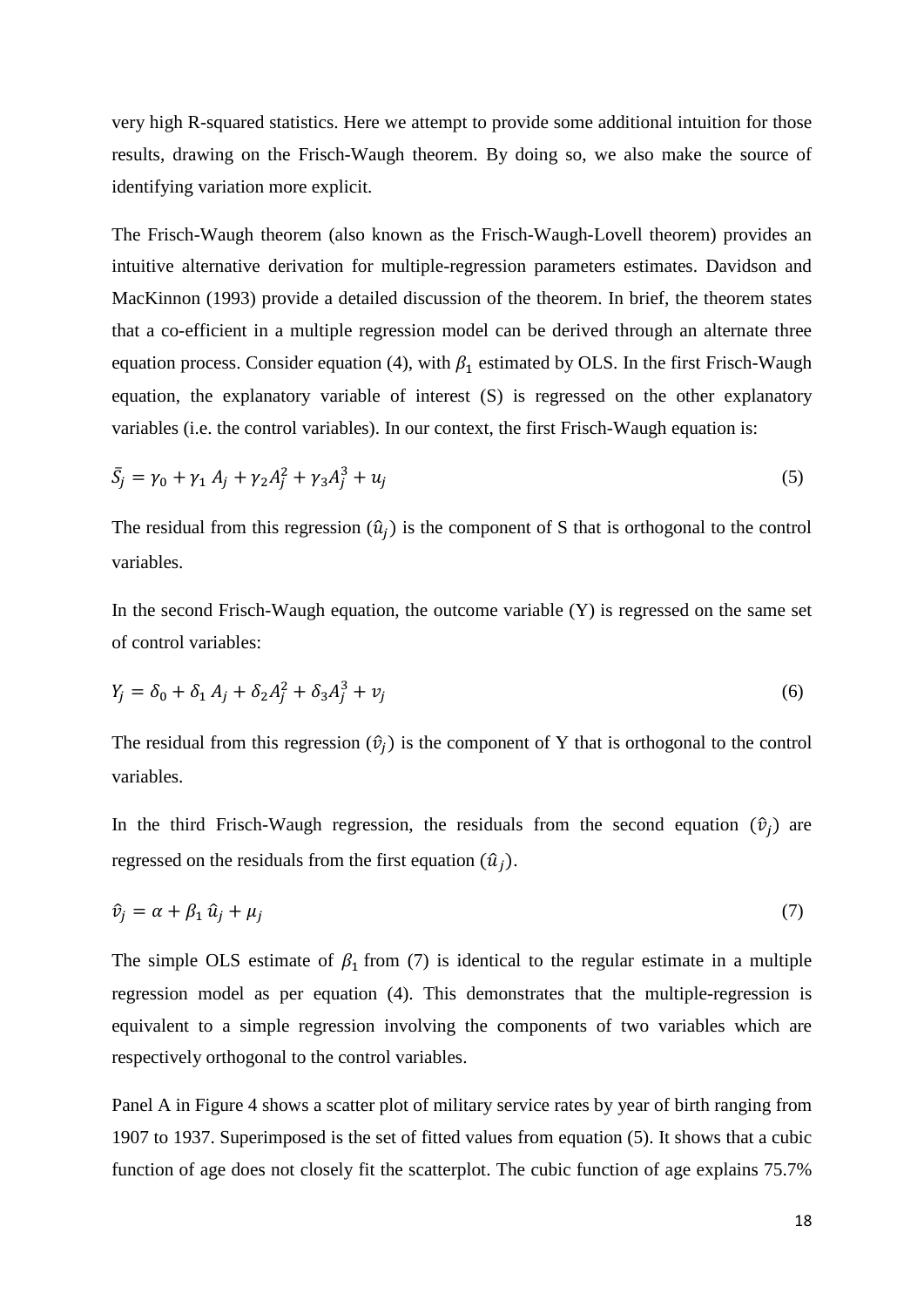of the variation. This is the R-squared value from equation (5). The vertical distance between each point in the scatter plot and the cubic fit is the residual for each observation in equation (5). Observations which are above the fit have positive residuals in the first Frisch-Waugh equation, and vice versa. The observations lying within the red ovals in Figure 7 have large negative residuals, whilst those within the green ovals have large positive residuals.

Panel B shows the corresponding scatterplot and fitted values from the second Frisch-Waugh regression, using employment as the outcome variable. The cubic function of age explains nearly all of the variation (the R-squared is 0.991). Again, the vertical distances between each observation and the fit represent the residuals from the second Frisch-Waugh regression, when employment is the outcome variable. The colour of the ovals corresponds to the residuals of the first Frisch-Waugh regression. Those in the green ovals have positive residuals in Panel A; but almost all of them have negative residuals in Panel B. Likewise, those in the red ovals had negative residuals in Panel A, and nearly all of the corresponding observations have positive residuals in Panel B. These graphs demonstrate the residual variation that is driving the small negative (and yet highly statistically significant) estimates that were found in Table 1.

Panel C depicts the scatter plot and fitted values which correspond to the third Frisch-Waugh regression. Even though the cubic function of age explains almost all of the variation in employment rates between cohorts, it is clear that the remaining variation in employment rates is strongly correlated with the corresponding residual variation in military service rates. The R-squared for the third Frisch-Waugh regression is 0.628. This means that after age is 'partialled-out', differences in military service rates explain 62.8% of between-cohort variation in employment.

# **7. Conclusion**

Our analysis suggests that WW2-era military service had a negative effect on the likelihood of being employed in 1966. The effect size is around one percentage point, which appears small at first glance. This suggests that most veterans were effectively reintegrated into the civilian labour market. However, only around half of servicemen were deployed and of those deployed, around one-third saw combat. If one assumes that only those who saw combat were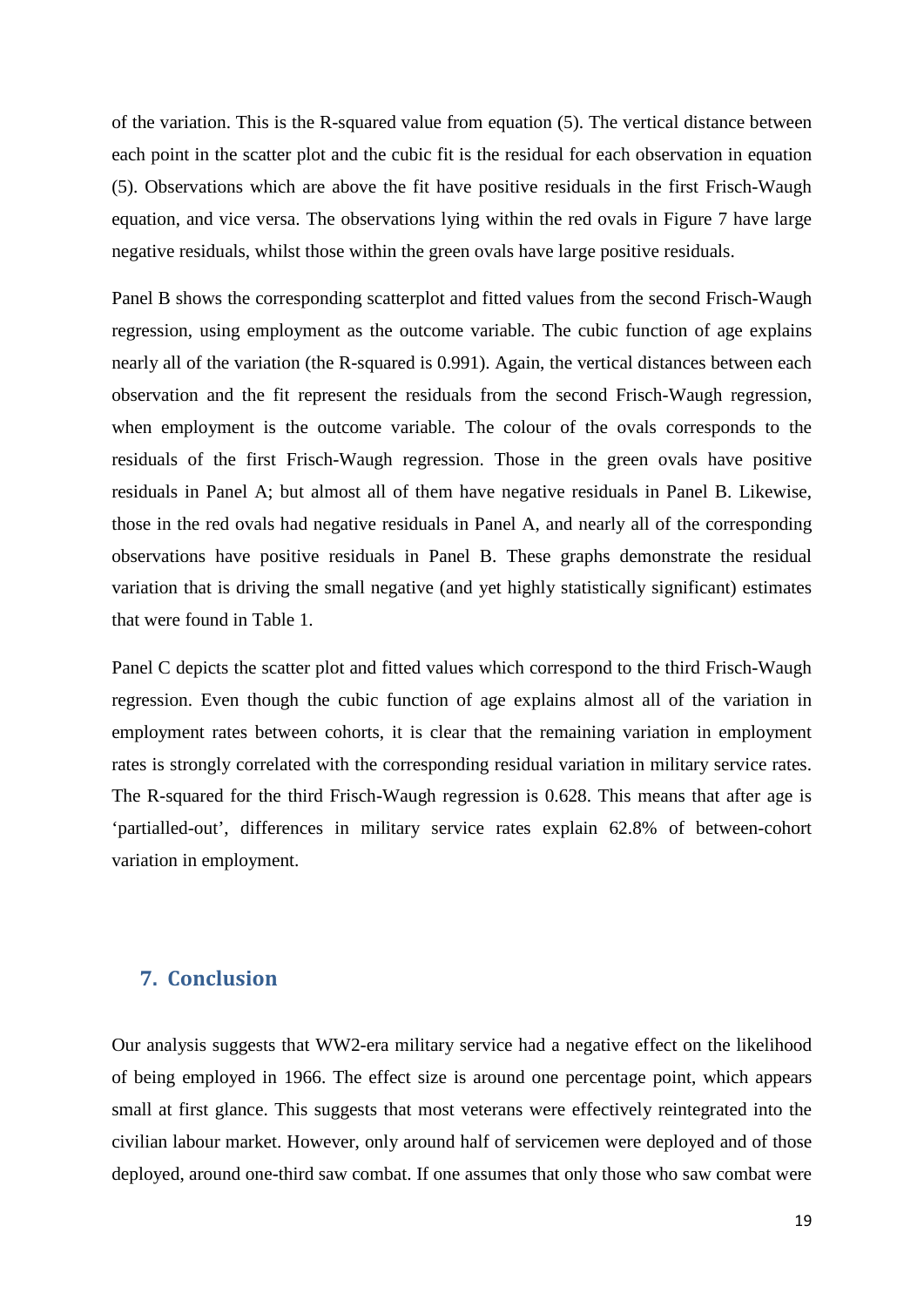affected, the implied effect size for those men is 6 percentage points. Further, the employment data were collected when these men were in their prime working age at a time when the labour market was very strong. For men in these birth cohorts, the employment to population ratio was around 95% in 1966. The negative employment effect occurred despite government policy to prioritise veterans in public sector recruitment. On further inspection, most of the employment effect is characterised by men leaving the labour force, although there is evidence of a small elevated unemployment rate as well.

The employment effect is accompanied by an increase in the likelihood of identifying as a pensioner. The magnitude of the increase in pensioner status is only half that of the employment effect. This suggests that veterans' compensation reached only some of the men whose employment was affected by service.

The effects on marital status are also relatively modest. No effect was found on the overall probability of being married, nor on the likelihood of having never married. However, there is evidence of an increased probability of being divorced or permanently separated. Again the magnitude seems small (0.3 percentage points). But the mean proportion of men who identified as divorced or separated is also small at 3.9 percentage points. This result may hence be suggestive of relationship problems more broadly.

The largest effects are found for housing. In particular, military service increased the probability of home ownership by around 1.4 to 2.0 percentage points. Given the generous support given to veterans to assist with home purchase, it is perhaps surprising that the effects are not larger.

The results lend some support to the conclusions of historians – that Australian servicemen fared worse in the labour market (Garton) and that family life was likely to be disrupted (Damousi). The results also have implications for studying the precise effects of service in the many other nations that participated in World War Two. The only work to date using quasi-experimental methodology is for the United States which suggests comparable outcomes - lower earnings (Angrist and Krueger 1994) and greater home ownership (Fetter 2013). There may, however, prove to have been more substantial consequences for some of the other major combatants. Britain appears to have had less generous pension and housing schemes and longer average service; Canada had fewer pensioners as a result of a tougher service qualification for compensation. While each war has provided a somewhat different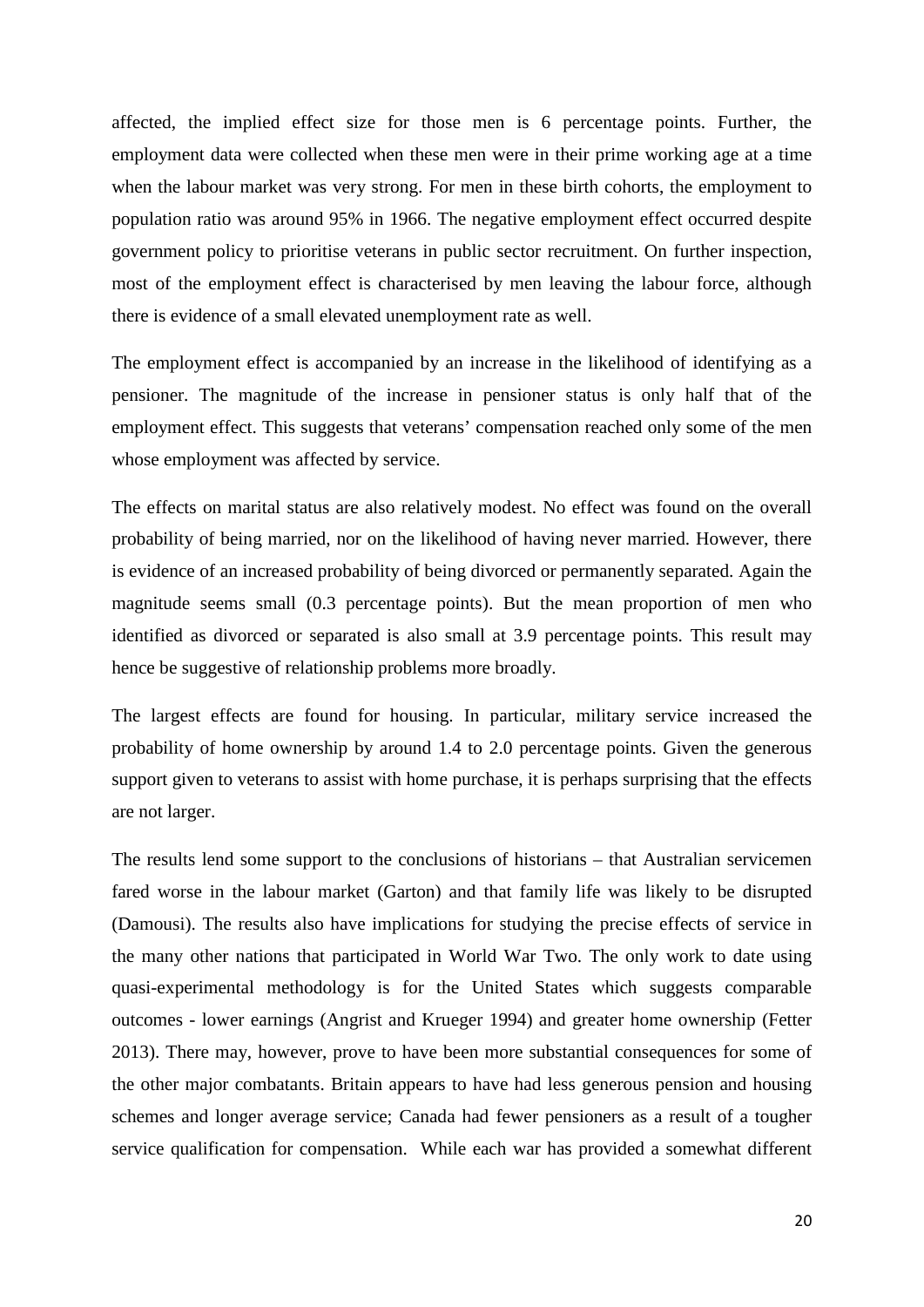service experience, a closer understanding of the full effects of military service is an important policy question that is informed by historical evidence and analysis.

### **8. References**

- Angrist, J (1990) "Lifetime Earnings and the Vietnam Era Draft Lottery: Evidence from Social Security Administrative Records", *The American Economic Review*, vol.80, no.3, pp.316-336
- Angrist, J. (1998) "Estimating the Labour Market Impact of Voluntary Military Service using Social Security Data", *Econometrica*, vol.66, no.2, pp.249-288
- Angrist, J. and Krueger, A. (1994) "Why Do World War II Veterans Earn More Than Nonveterans", *Journal of Labor Economics,* vol.12, no.1, pp.74-97
- Angrist, J. and Chen, S. (2010) "Schooling and the Vietnam-Era GI Bill: Evidence from the Draft Lottery", *American Economic Journal: Applied Economics*, vol.3, pp.96-118
- Ashburner, J (1946) "Psychology in the Australian Army", *The Medical Journal of Australia,* vol.2, pp.86-92
- Australian Bureau of Statistics (ABS) (2014) *Australian Historical Population Statistics*, ABS Cat. No. 3105.0.65.001.
- Australian Housing Corporation (1976) *Defence Service Homes Scheme: Its Nature, History and Operations*, Canberra : Australian Government Publishing Service.
- Australian Institute of Health and Welfare (AIHW) (2006) *Mortality over the twentieth century in Australia: Trends and patterns in major causes of death*, Canberra.
- Autor, D., Duggan, M. and Lyle, D. 'Battle Scars? (2011) The Puzzling Decline in Employment and Rise in Disability Receipt among Vietnam Era Veterans', *American Economic Review: Papers and Proceedings*, 101: 339–344.
- Bauer, T., Bender, S., Paloyo, A. and Schimdt, C. (2012) 'Evaluating the Labour-Market Effects of Compulsory Military Service', *European Economic Review*, vol.56 pp.814- 829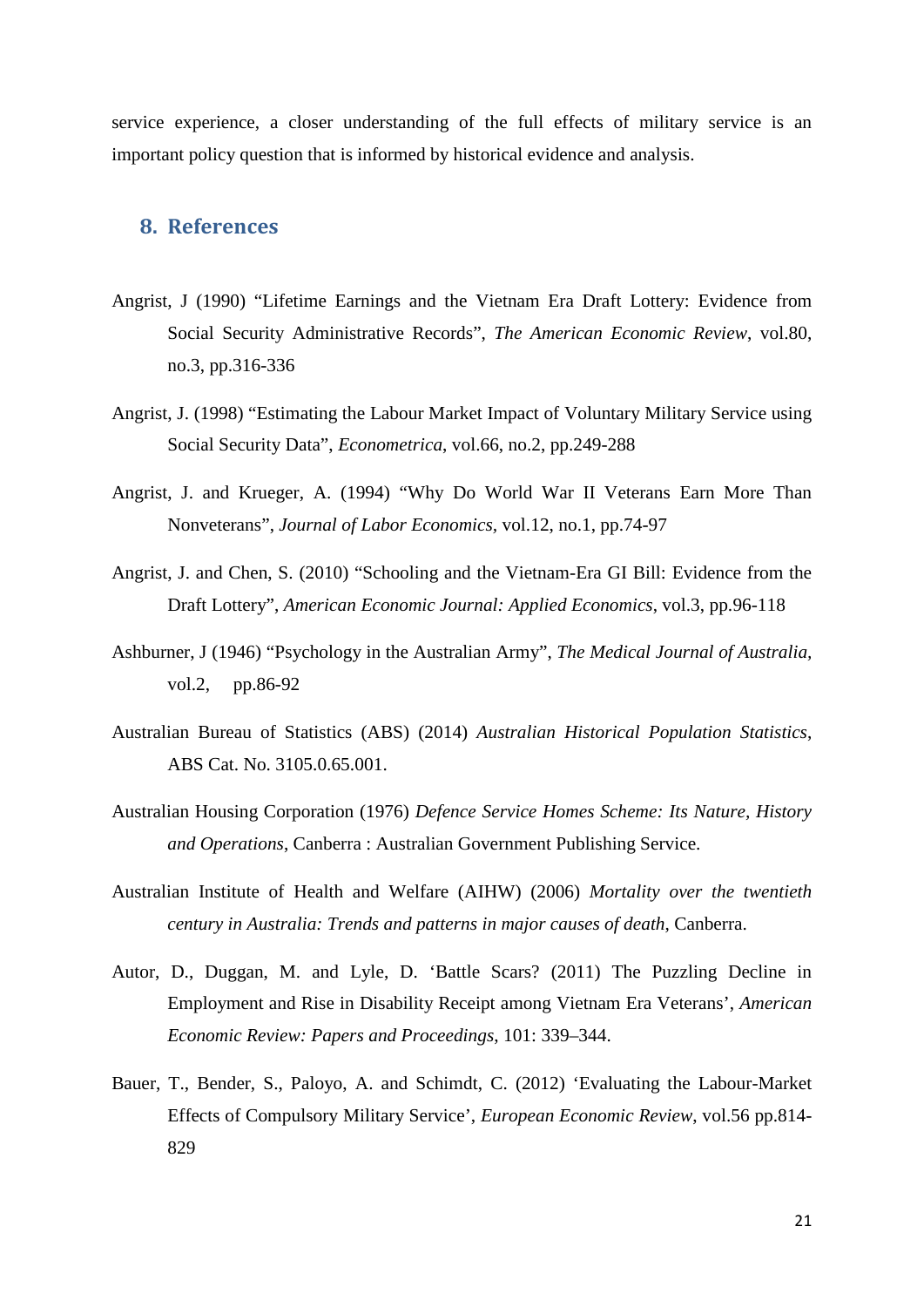Beaumont, J (1996) *Australia's War 1939-45*, Allen and Unwin

- Beaumont, J (2001) Australian Defence: Sources and Statistics, Oxford University Press, South Melbourne
- Bouffard, L. (2003) "Examining the Relationship between military service and criminal behavior during the Vietnam era: A Research note", *Criminology*, vol.41 no.2 pp.491- 520
- Chen, S. and Angrist, J. (2010) "Did Vietnam veterans get sicker in the 1990s? The complicated effects of military service on self-reported health", *Journal of Public Economics*, vol.94 no.11 pp.824-837
- Commonwealth Bureau of Census and Statistics (1966) Census of Population and Housing, 30 June 1966 Volume 1: Single Characteristics, ABS, Canberra
- 'The Commonwealth-State Housing Agreement'. http://www.aph.gov.au/About\_Parliament/Parliamentary\_Departments/Parliamentary \_Library/Publications\_Archive/archive/StateHouseAgree Accessed 14 December 2015.
- Dennis, P., Grey, J., Morris, E. and Prior, R. (2008) The Oxford Companion to Australian Military History, Oxford University Press, South Melbourne
- Department of Veteran Affairs (DVA) (2003) The Report of the Review of Veteran's Entitlements, Chapter 5: Types of Repatriation Benefits, DVA, Canberra.
- Department of Veteran Affairs (DVA) (2013), Veterans Health Cards, accessed 13/5/2014

[http://www.dva.gov.au/benefitsAndServices/health\\_cards/Pages/index.aspx](http://www.dva.gov.au/benefitsAndServices/health_cards/Pages/index.aspx)

Family Law Court (2004) Family Law Principles: No Fault Divorce, accessed 5 November 2014

[http://www.familylawcourts.gov.au/wps/wcm/connect/FLC/Home/Family+Law+Prin](http://www.familylawcourts.gov.au/wps/wcm/connect/FLC/Home/Family+Law+Principles/No+fault+divorce/) [ciples/No+fault+divorce/](http://www.familylawcourts.gov.au/wps/wcm/connect/FLC/Home/Family+Law+Principles/No+fault+divorce/)

Fetter, D. (2013) 'How Do Mortgage Subsidies Affect Home Ownership? Evidence from the Mid-Century GI Bills' *American Economic Journal: Economic Policy*, 5(2): 111–147.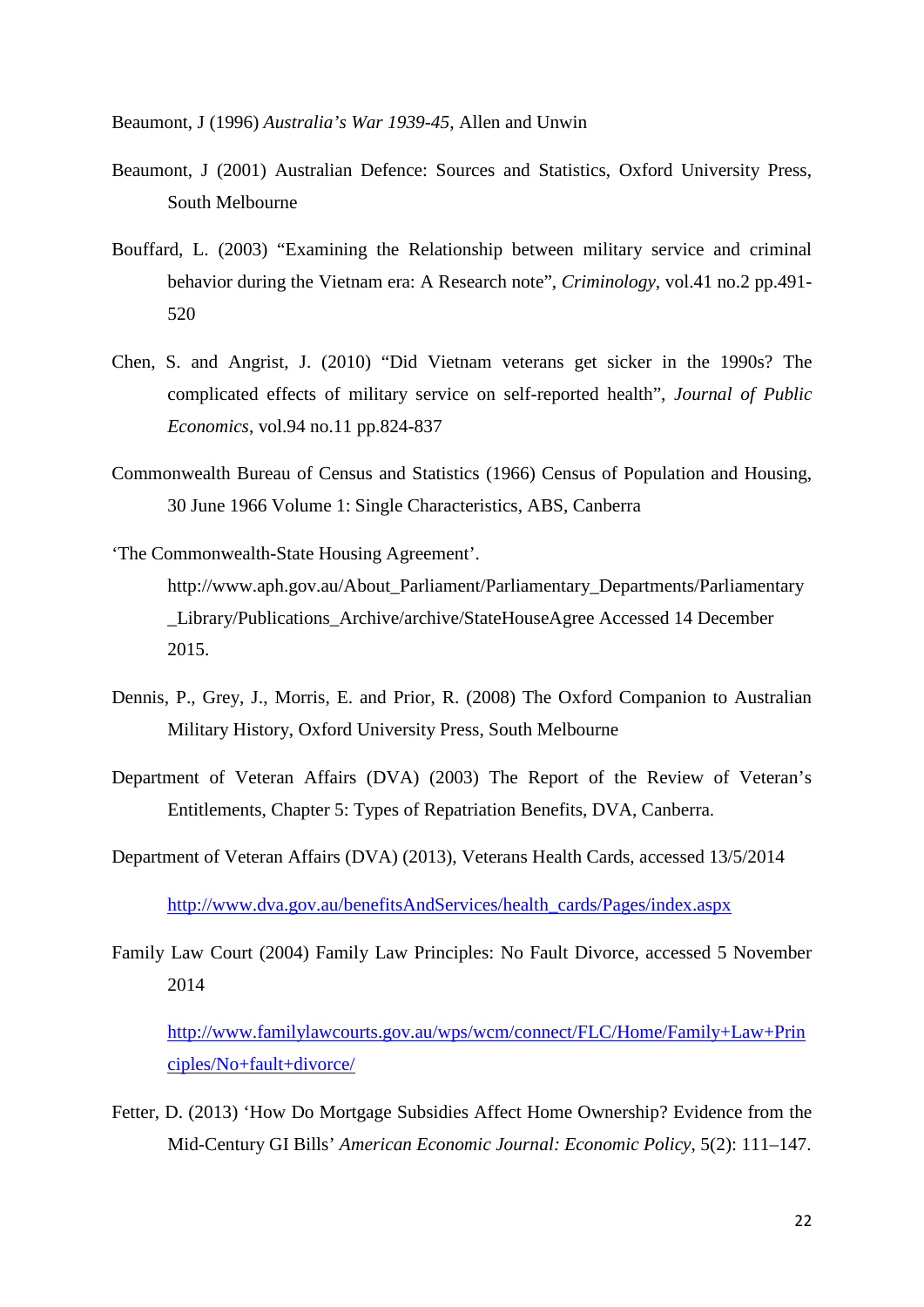- Friedman, M. (1967) 'Why not a Volunteer Army?' *New Individualist Review*, Spring 1967: 3-9.
- Galliani, S., Rossi, M. and Schargrodsky, E. (2011) "Conscription and crime: Evidence from the Argentine Draft Lottery", *American Economic Review: Applied Economics*, vol.3, no.2 pp.119-136
- Garton, S (1996) The Cost of War: Australia's Return,
- Goldberg, J., Richards, M., Anderson, R and Rodin, M. (1991) "Alcohol consumption in men exposed to the military draft lottery: A natural experiment", *Journal of Substance Abuse*, vol.3 no.3, pp.307-313
- Grey, J. (2008) A Military History of Australia, Cambridge University Press, Port Melbourne
- Gullett, H (1984) Not as a Duty Only: An Infantryman's War, Melbourne University Press, Melbourne
- Hatton, T. and Withers, G. (2015) "The Labour Market", in Ville, S. and Withers, G. (eds), *The Cambridge Economic History of Australia*, Cambridge University Press, Port Melbourne, pp.351-372
- Imbens, G., and van der Klaauw, W., (1995) "Evaluating the cost of conscription in the Netherlands", *Journal of Business and Economic Statistics*, vol.13, no.2, pp.207-215
- Johnston, M (1996a) "The Civilians Who Joined Up", *Journal of the Australian War Memorial*, Issue 29
- Johnston, M (1996b) At the Front Line: Experiences of Australian Soldiers in World War II, Oxford University Press, Oakleigh Melbourne.
- Johnston D, Shields M, Siminski P *Long-Term Health Effects of Vietnam-Era Military Service: A Quasi-Experiment using Australian Conscription Lotteries* IZA Discussion Paper No. 8852.
- Lloyd, C. and Rees, J. (1994) The Last Shilling: A History of Repatriation in Australia, Melbourne University Press, Carlton Victoria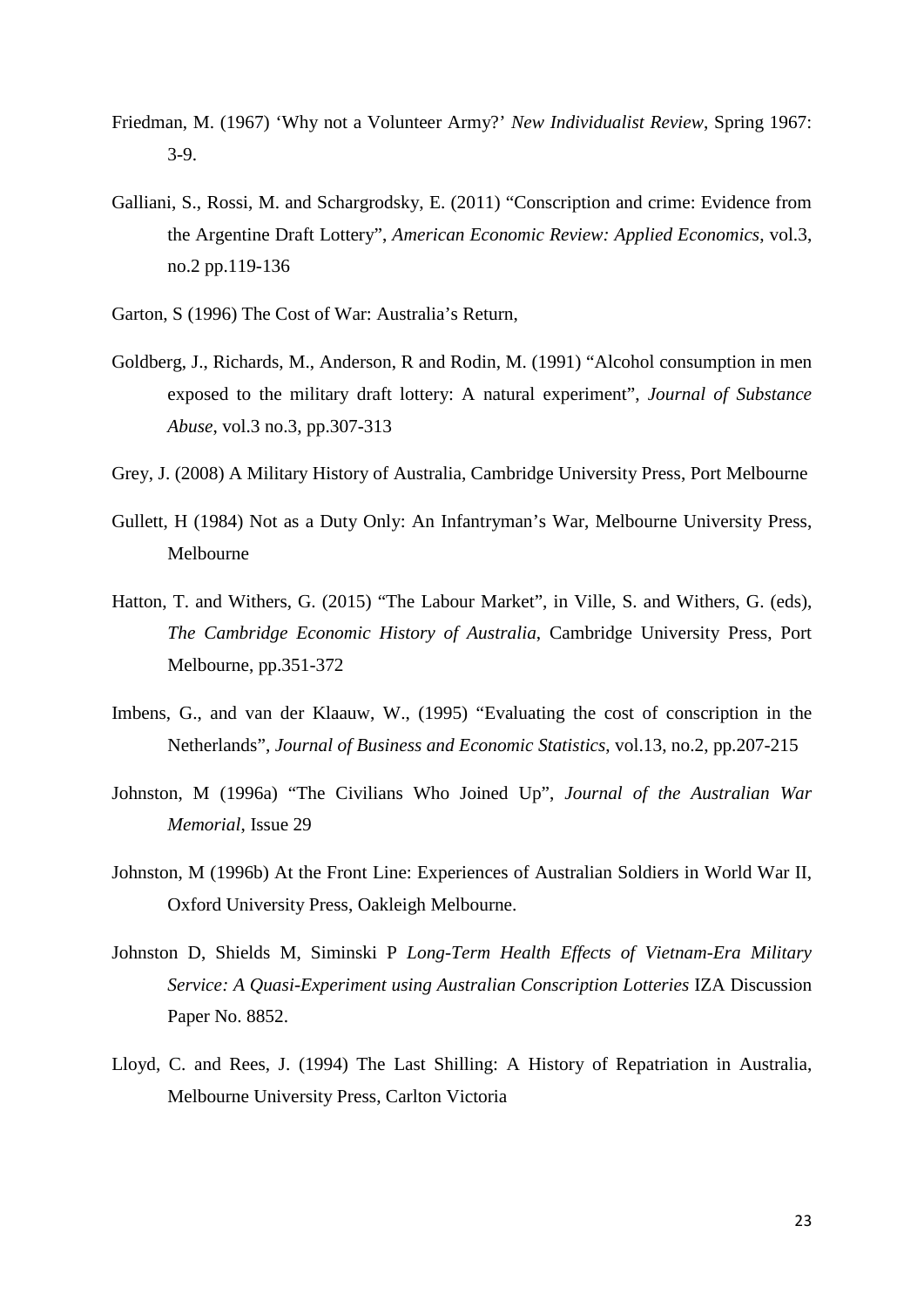- Long, G (1973) The Six Years War: A Concise History of Australia in the 1939-1945 War, Australian War Memorial and the Australian Government Publishing Service, Canberra
- Marwick, A (1974) War and Social Change in the Twentieth Century, Macmillan Press, London
- Odgers, G (1999) 100 Years of Australians at War, Lansdowne Press, Sydney
- Oi, W (1967) "The Economic Cost of the Draft", *The American Economic Review*, vol.57, no.2 pp.39-62
- Phillips, J., Klapdor, M & Simon-Davies, J. (2010) Migration to Australia since federation: A Guide to the statistics, Department of Parliamentary Services
- Robertson, J (1981) Australia at War: 1939-1945, Heinemann, Melbourne
- The Sax Institute (2014) 45 and Up Survey: Questionnaires, accessed 14 May 2014

<https://www.saxinstitute.org.au/our-work/45-up-study/questionnaires/>

- Siminski, P. (2013) "Employment effects of army service and veterans' compensation: Evidence from the Australian Vietnam-era Conscription Lotteries", *The Review of Economics and Statistics*, vol.95 no.1, p87-97
- Siminski, P., and Ville, S., (2012) "I was only nineteen, 45 years ago: What can we learn from Australia's conscription lotteries?", *The Economic Record*, vol.88, no.282, pp.351-371
- Ville, S. and Siminski, P. (2011) "A fair and equitable method of recruitment? Conscription by ballot into the Australian army during the Vietnam war", *Australian Economic History Review*, vol.51, no.3, pp/277-296
- World War Two Nominal Roll (2002) About this Nominal Roll, accessed 15/4/2014

[<http://www.ww2roll.gov.au/About.aspx>](http://www.ww2roll.gov.au/About.aspx)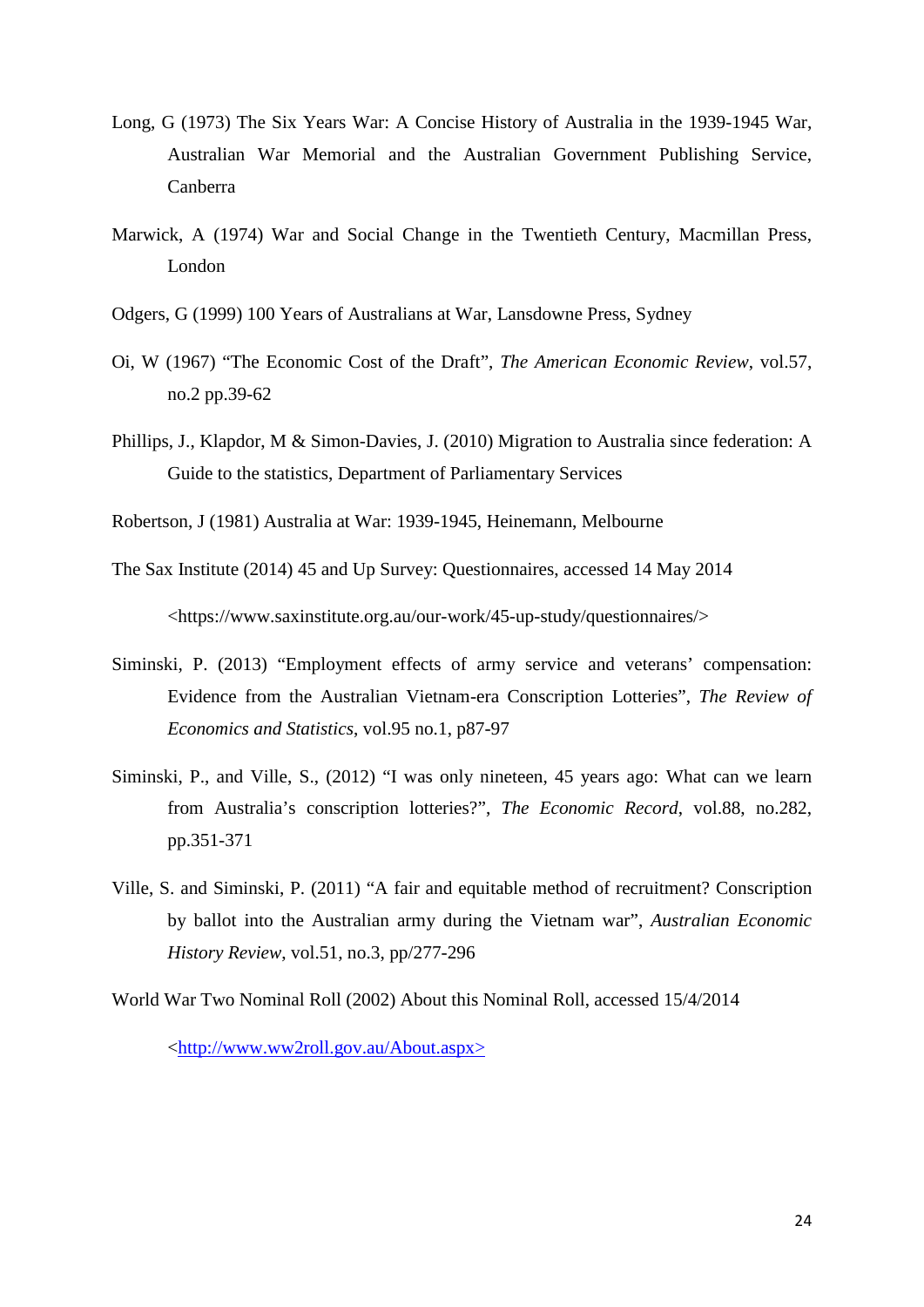#### **Table 1 Descriptive Statistics**

| Variable                                  | mean      |
|-------------------------------------------|-----------|
| A: First Stage Data                       |           |
| <b>Military Service</b>                   | 0.395     |
| Proportion of Servicemen Died             | 0.038     |
| Proportion of Servicemen Prisoners of War | 0.030     |
| Years of Service amongst Servicemen       | 3.44      |
| Number of birth cohorts                   | 41        |
| <b>B</b> : Second Stage Data              |           |
| Employed                                  | 0.917     |
| Unemployed                                | 0.009     |
| Not in Labour Force                       | 0.074     |
| Pensioner                                 | 0.039     |
| Inmate of Institution                     | 0.008     |
| Married                                   | 0.815     |
| Permanently Separated or Divorced         | 0.039     |
| <b>Never Married</b>                      | 0.126     |
| Home Owner                                | 0.704     |
| <b>Public Renter</b>                      | 0.047     |
| <b>Private Renter</b>                     | 0.163     |
| Number of Rooms                           | 5.556     |
| <b>Has Television</b>                     | 0.802     |
| <b>Completed Tertiary Education</b>       | 0.066     |
| Completed High School                     | 0.133     |
| Number of Men                             | 2,108,736 |
| Number of Birth Cohorts                   | 41        |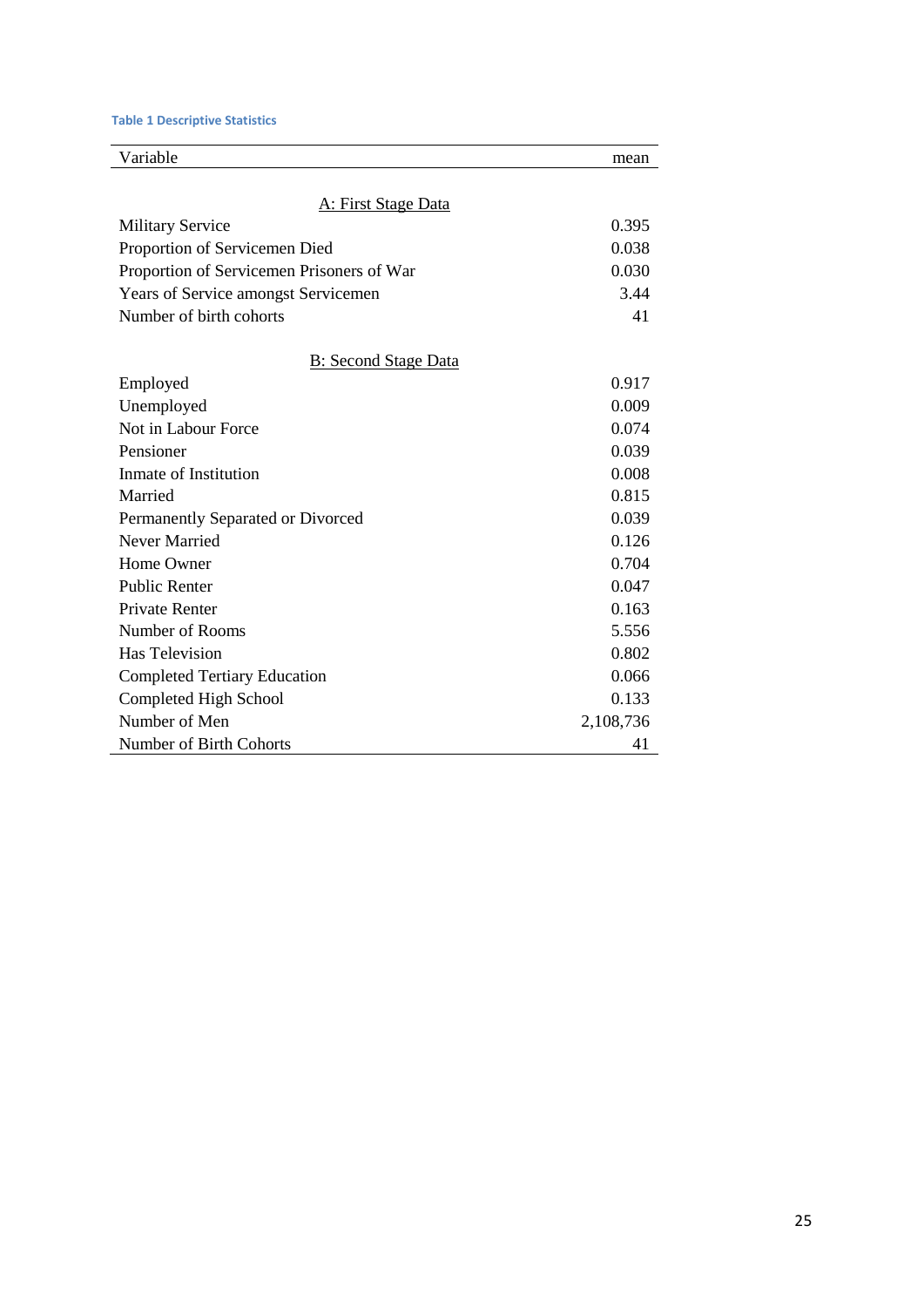| Birth cohorts included | (1)<br>1907 - 1940     | (2)<br>1907 - 1937 | (3)<br>1910 - 1934    | (4)<br>1912 - 1932 | (5)<br>$1907 - 1940$<br>(excl. 1921- |
|------------------------|------------------------|--------------------|-----------------------|--------------------|--------------------------------------|
|                        |                        |                    |                       |                    | 1927)                                |
|                        |                        |                    | A: Employed           |                    |                                      |
| Estimate               | $-0.0116$ <sup>*</sup> | $-0.0108***$       | $-0.0090^*$           | $-0.0077***$       | $-0.0113***$                         |
| <b>Standard Error</b>  | (0.0020)               | (0.0016)           | (0.0019)              | (0.0018)           | (0.0032)                             |
| $\boldsymbol{N}$       | 34                     | 31                 | 25                    | 21                 | 27                                   |
| $R^2$                  | 0.994                  | 0.996              | 0.994                 | 0.995              | 0.995                                |
|                        |                        |                    | <b>B</b> : Unemployed |                    |                                      |
| Estimate               | $0.0012***$            | $0.0012^{***}\,$   | 0.0015                | $0.0017***$        | $0.0009$ <sup>*</sup>                |
| <b>Standard Error</b>  | (0.0004)               | (0.0004)           | (0.0005)              | (0.0007)           | (0.0005)                             |
| $\boldsymbol{N}$       | 34                     | 31                 | 25                    | 21                 | 27                                   |
| $R^2$                  | 0.559                  | 0.564              | 0.561                 | 0.474              | 0.675                                |
|                        |                        |                    | C: NILF               |                    |                                      |
| Estimate               | $0.0104**$             | $0.0097***$        | $0.0075***$           | $0.0060***$        | $0.0104***$                          |
| <b>Standard Error</b>  | (0.0019)               | (0.0016)           | (0.0017)              | (0.0016)           | (0.0032)                             |
| $\boldsymbol{N}$       | 34                     | 31                 | 25                    | 21                 | 27                                   |
| $R^2$                  | 0.995                  | 0.997              | 0.995                 | 0.996              | 0.995                                |
|                        |                        |                    | D: Pensioner          |                    |                                      |
| Estimate               | $0.0061***$            | $0.0058^{***}$     | $0.0046***$           | $0.0041***$        | $0.0065***$                          |
| <b>Standard Error</b>  | (0.0009)               | (0.0009)           | (0.0009)              | (0.0008)           | (0.0015)                             |
| $\boldsymbol{N}$       | 34                     | 31                 | 25                    | 21                 | 27                                   |
| $R^2$                  | 0.996                  | 0.997              | 0.996                 | 0.997              | 0.996                                |
|                        |                        |                    | E: Inmate             |                    |                                      |
| Estimate               | 0.0008                 | 0.0006             | 0.0009                | 0.0004             | 0.0010                               |
| <b>Standard Error</b>  | (0.0005)               | (0.0005)           | (0.0006)              | (0.0006)           | (0.0009)                             |
| $\cal N$               | 34                     | 31                 | 25                    | 21                 | 27                                   |
| $R^2$                  | 0.782                  | 0.848              | 0.789                 | 0.632              | 0.791                                |

**Table 2 2SLS Results – Labour Market Outcomes**

Notes: This table shows 2SLS estimated effects of WW2 service on labour market outcomes measured in 1966. Each regression includes a cubic function of age as per equation (4).  $^{*}p < 0.10, \frac{^{***}}{^{*}}p < 0.05, \frac{^{***}}{^{*}}p < 0.01$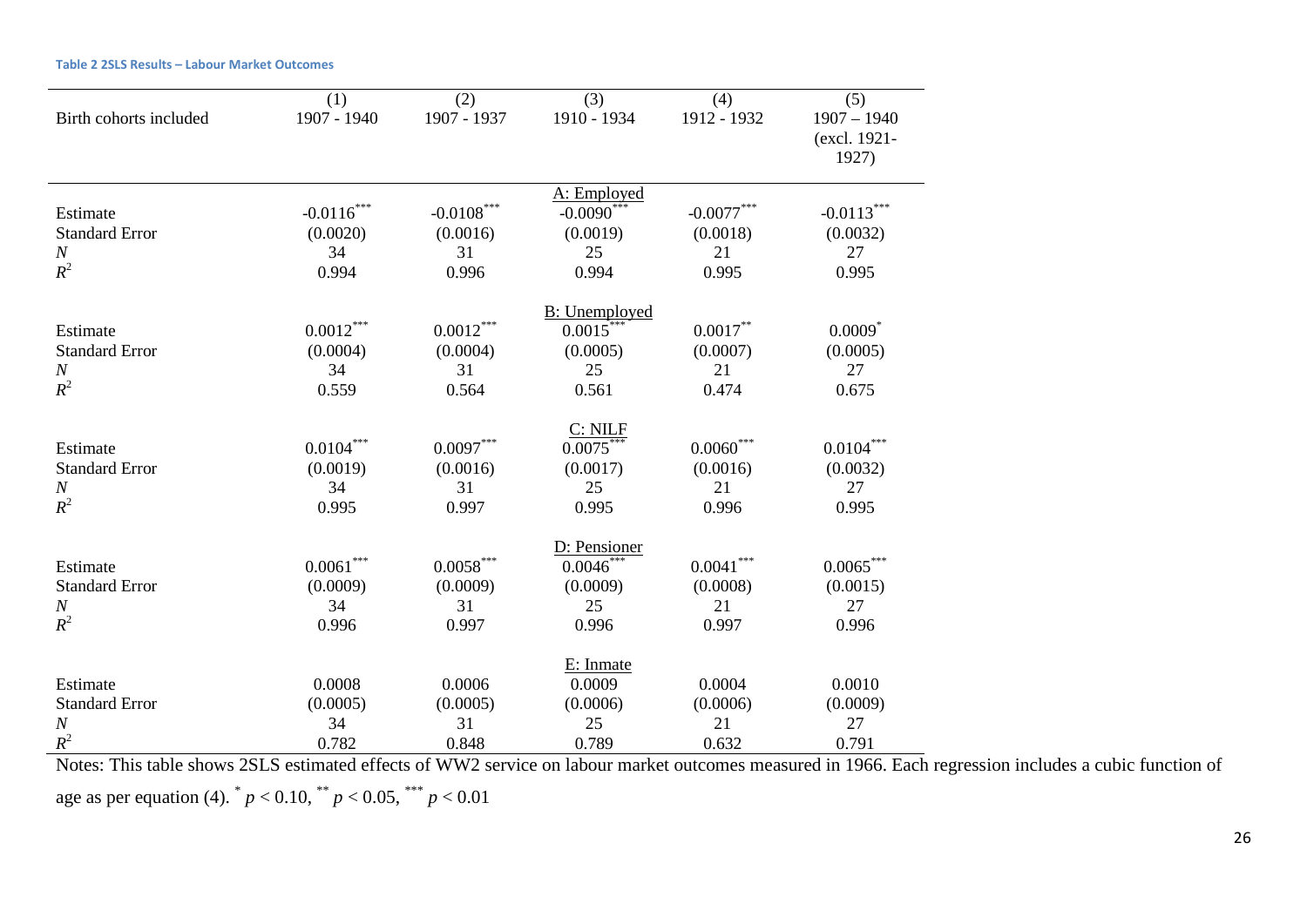| <b>Table 3 2SLS Results - Marital Outcomes</b> |  |
|------------------------------------------------|--|
|------------------------------------------------|--|

| Birth cohorts included                          | (1)<br>$1900 - 1937$                              | (2)<br>1907 - 1937                   | (3)<br>1910 - 1934                              | (4)<br>1912 - 1932                   | (5)<br>$1900 - 1937$<br>(excl. 1921-<br>1927)     |  |
|-------------------------------------------------|---------------------------------------------------|--------------------------------------|-------------------------------------------------|--------------------------------------|---------------------------------------------------|--|
| Estimate<br><b>Standard Error</b><br>N<br>$R^2$ | $-0.0071$ <sup>*</sup><br>(0.0036)<br>38<br>0.968 | $-0.0018$<br>(0.0038)<br>31<br>0.947 | A: Married<br>0.0013<br>(0.0038)<br>25<br>0.912 | $-0.0024$<br>(0.0048)<br>21<br>0.872 | $-0.0101$ <sup>*</sup><br>(0.0050)<br>31<br>0.966 |  |
|                                                 | <b>B:</b> Divorced or Permanently Separated       |                                      |                                                 |                                      |                                                   |  |
| Estimate                                        | $0.0032***$                                       | $0.0025***$                          | $0.0028$ <sup>*</sup>                           | 0.0027                               | $0.0031***$                                       |  |
| <b>Standard Error</b>                           | (0.0009)                                          | (0.0011)                             | (0.0014)                                        | (0.0018)                             | (0.0011)                                          |  |
| $\boldsymbol{N}$                                | 38                                                | 31                                   | 25                                              | 21                                   | 31                                                |  |
| $R^2$                                           | 0.986                                             | 0.987                                | 0.980                                           | 0.977                                | 0.989                                             |  |
|                                                 | C: Never Married                                  |                                      |                                                 |                                      |                                                   |  |
| Estimate                                        | 0.0004                                            | $-0.0021$                            | $-0.0054$                                       | $-0.0013$                            | 0.0030                                            |  |
| <b>Standard Error</b>                           | (0.0029)                                          | (0.0036)                             | (0.0036)                                        | (0.0043)                             | (0.0040)                                          |  |
| $\boldsymbol{N}$                                | 38                                                | 31                                   | 25                                              | 21                                   | 31                                                |  |
| $R^2$                                           | 0.985                                             | 0.987                                | 0.984                                           | 0.982                                | 0.988                                             |  |

Notes: This table shows 2SLS estimated effects of WW2 service on marital outcomes measured in 1966. Each regression includes a cubic function of age as per equation (4).  $^{*} p < 0.10, \frac{^{***}}{^{p}} < 0.05, \frac{^{***}}{^{p}} < 0.01$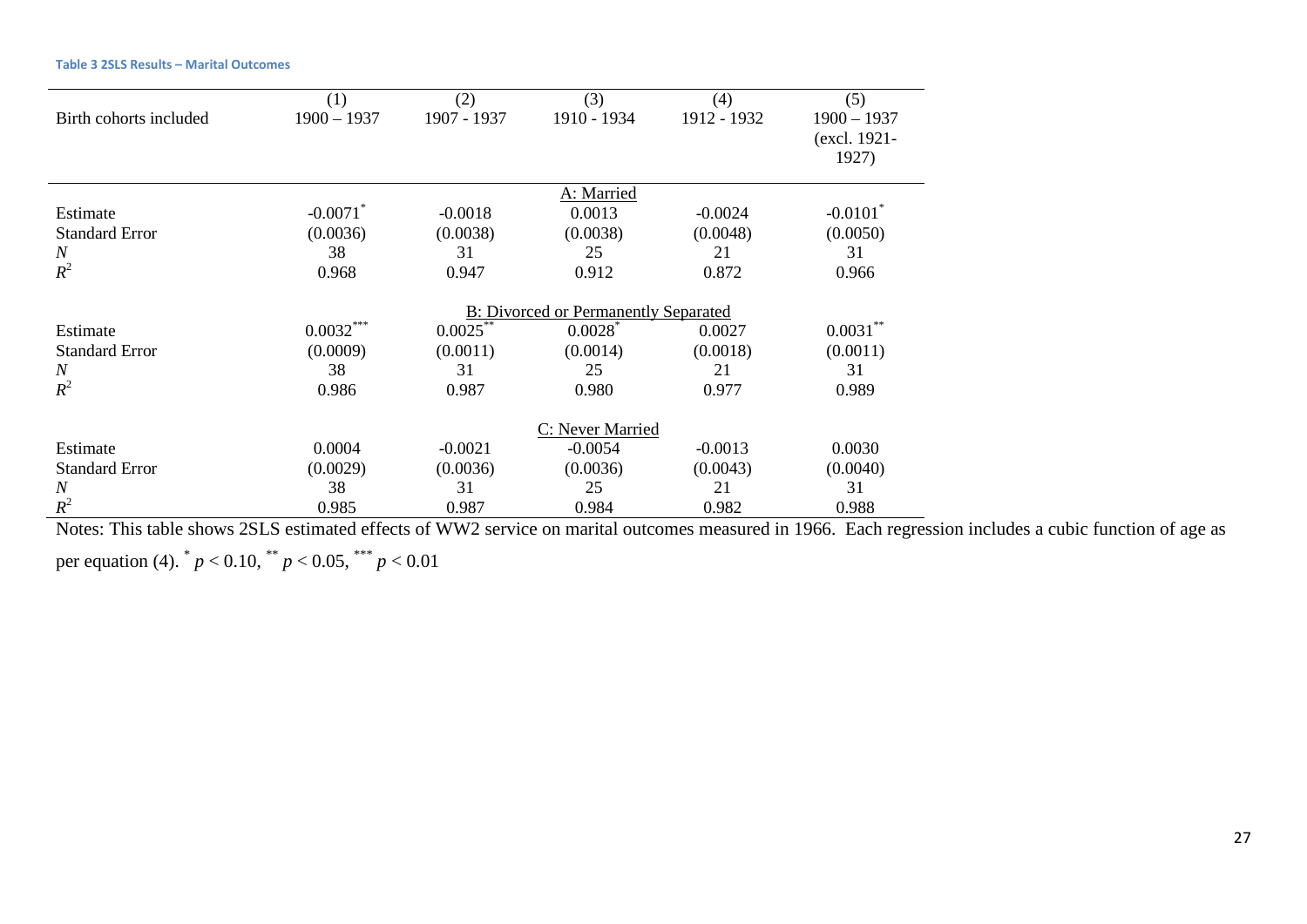|  |  |  | <b>Table 4 2SLS Results - Housing Outcomes</b> |  |
|--|--|--|------------------------------------------------|--|
|--|--|--|------------------------------------------------|--|

|                              | (1)                                  | (2)                               | (3)                                                                   | (4)                               | (5)                                  |
|------------------------------|--------------------------------------|-----------------------------------|-----------------------------------------------------------------------|-----------------------------------|--------------------------------------|
| Birth cohorts included       | $1900 - 1940$                        | 1907 - 1937                       | 1910 - 1934                                                           | 1912 - 1932                       | $1900 - 1940$                        |
|                              |                                      |                                   |                                                                       |                                   | (excl. 1921-                         |
|                              |                                      |                                   |                                                                       |                                   | 1927)                                |
|                              |                                      |                                   | A: Owner                                                              |                                   |                                      |
| service                      | $0.0139^{***}$                       | $0.0198***$                       | $0.0195***$                                                           | $0.0174***$                       | $0.0157^{\ast\ast\ast}$              |
|                              | (0.0037)                             | (0.0041)                          | (0.0044)                                                              | (0.0060)                          | (0.0052)                             |
| $\boldsymbol{N}$             | 41                                   | 31                                | 25                                                                    | 21                                | 34                                   |
| $R^2$                        | 0.995                                | 0.993                             | 0.991                                                                 | 0.988                             | 0.996                                |
|                              |                                      |                                   |                                                                       |                                   |                                      |
|                              | $-0.0031***$                         | $-0.0038***$                      | <b>B: Public Renter</b><br>$-0.0060$ ***                              | $-0.0060$ ***                     | $-0.0038***$                         |
| service                      | (0.0009)                             | (0.0013)                          | (0.0013)                                                              | (0.0018)                          | (0.0013)                             |
| $\cal N$                     | 41                                   | 31                                | 25                                                                    | 21                                | 34                                   |
| $R^2$                        | 0.988                                | 0.980                             | 0.983                                                                 | 0.976                             | 0.990                                |
|                              |                                      |                                   |                                                                       |                                   |                                      |
|                              |                                      |                                   | C: Private Renter                                                     |                                   |                                      |
| service                      | $-0.0120***$                         | $-0.0151***$                      | $-0.0149$ ***                                                         | $-0.0112***$                      | $-0.0122***$                         |
|                              | (0.0021)                             | (0.0025)                          | (0.0030)                                                              | (0.0035)                          | (0.0028)                             |
| $\cal N$                     | 41                                   | 31                                | 25                                                                    | 21                                | 34                                   |
| $R^2$                        | 0.998                                | 0.996                             | 0.994                                                                 | 0.993                             | 0.998                                |
|                              |                                      |                                   | D: Number of Rooms                                                    |                                   |                                      |
| service                      | $0.0722***$                          | $0.0482***$                       | $0.0316**$                                                            | 0.0131                            | $0.0641***$                          |
|                              | (0.0121)                             | (0.0105)                          | (0.0121)                                                              | (0.0153)                          | (0.0178)                             |
| $\boldsymbol{N}$             | 41                                   | 31                                | 25                                                                    | 21                                | 34                                   |
| $R^2$                        | 0.987                                | 0.992                             | 0.988                                                                 | 0.982                             | 0.986                                |
|                              |                                      |                                   |                                                                       |                                   |                                      |
|                              |                                      |                                   |                                                                       |                                   |                                      |
|                              |                                      |                                   |                                                                       |                                   |                                      |
|                              |                                      |                                   |                                                                       |                                   |                                      |
|                              |                                      |                                   |                                                                       |                                   |                                      |
| service<br>$\cal N$<br>$R^2$ | $-0.0011$<br>(0.0030)<br>41<br>0.988 | 0.0054<br>(0.0035)<br>31<br>0.975 | E: Has Television<br>$0.0073$ <sup>*</sup><br>(0.0041)<br>25<br>0.948 | 0.0091<br>(0.0056)<br>21<br>0.904 | $-0.0024$<br>(0.0043)<br>34<br>0.986 |

Notes: This table shows 2SLS estimated effects of WW2 service on housing outcomes measured in 1966. Each regression includes a cubic function of age as per equation (4).  $^{*}p < 0.10, \frac{^{***}}{p} < 0.05, \frac{^{***}}{p} < 0.01$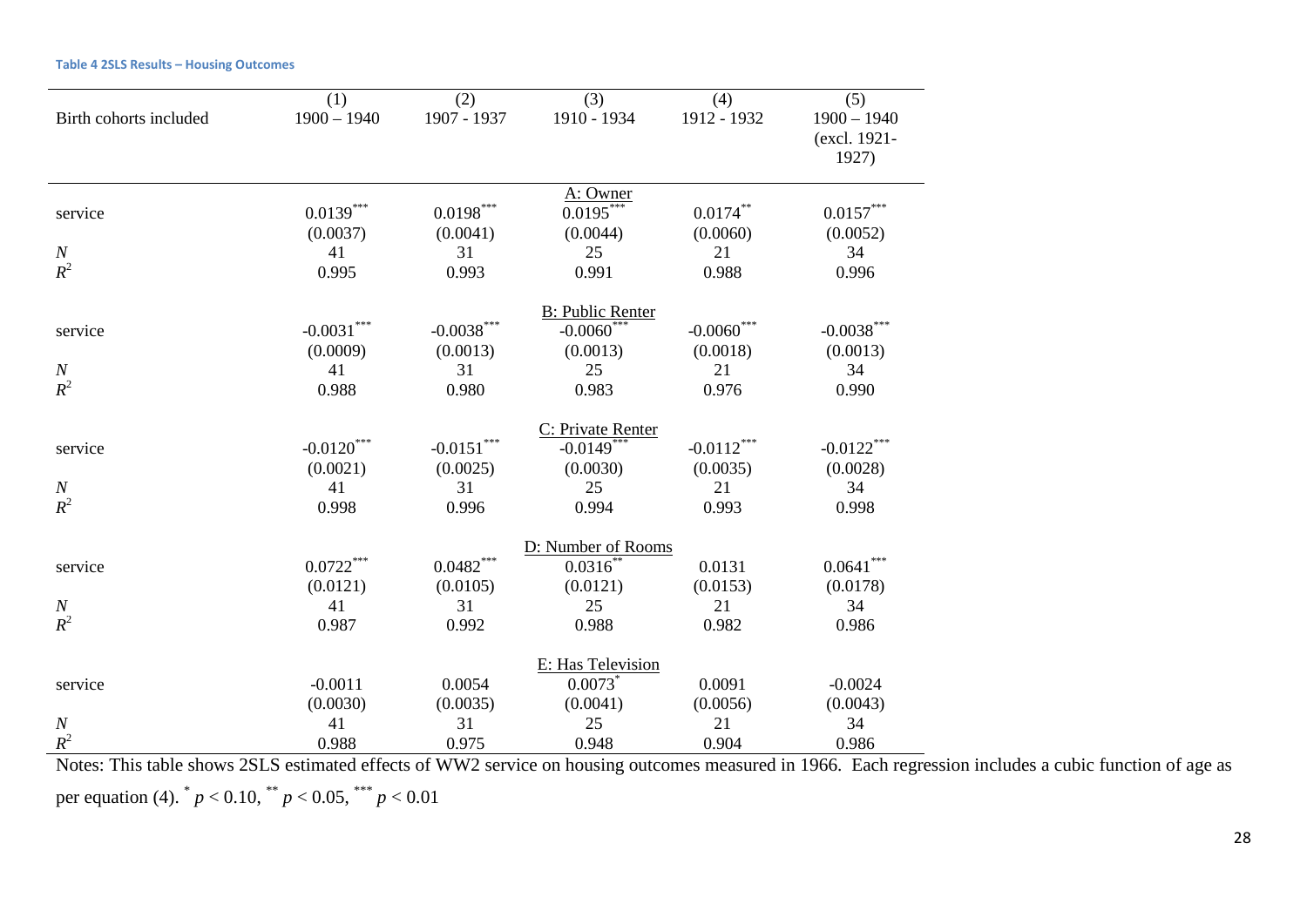

**Figure 1: Australian Male WW2 Military Participation Rates by Year of Birth**

Notes: Numerators calculated from the WW2 Nominal Roll after adjusting for gender composition. Denominators are taken from the 1933 and 1947 Censuses. For parsimony, 1900 refers to the 1899-1900 financial year birth-cohort, similarly for the other years. See text for details.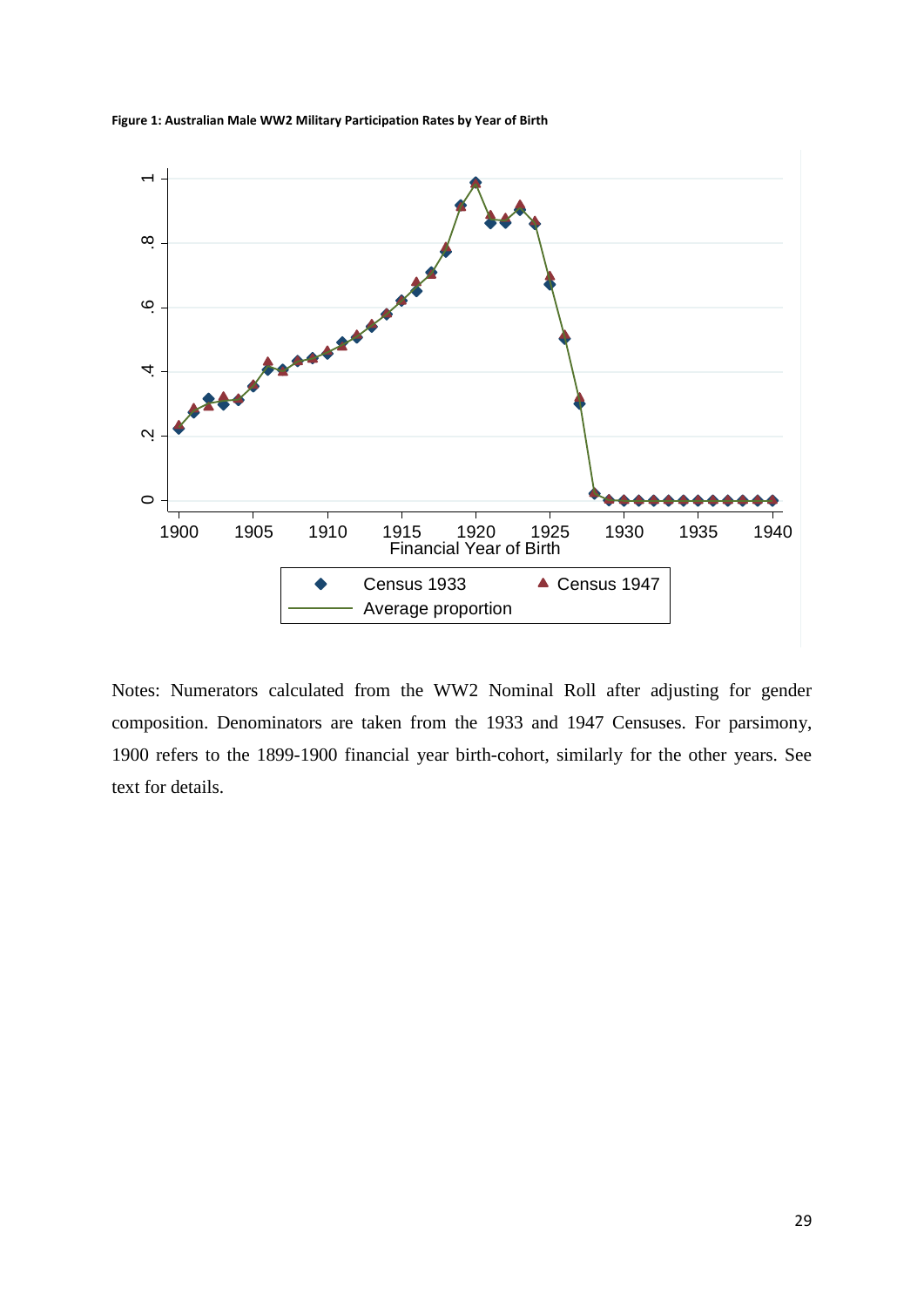**Figure 2: Intensity of Service Proxies by Year of Birth**



Notes: The figure shows three proxies of service intensity by birth year, each calculated from the WW2 Nominal Roll. For parsimony, 1900 refers to the 1899-1900 financial year birthcohort, similarly for the other years.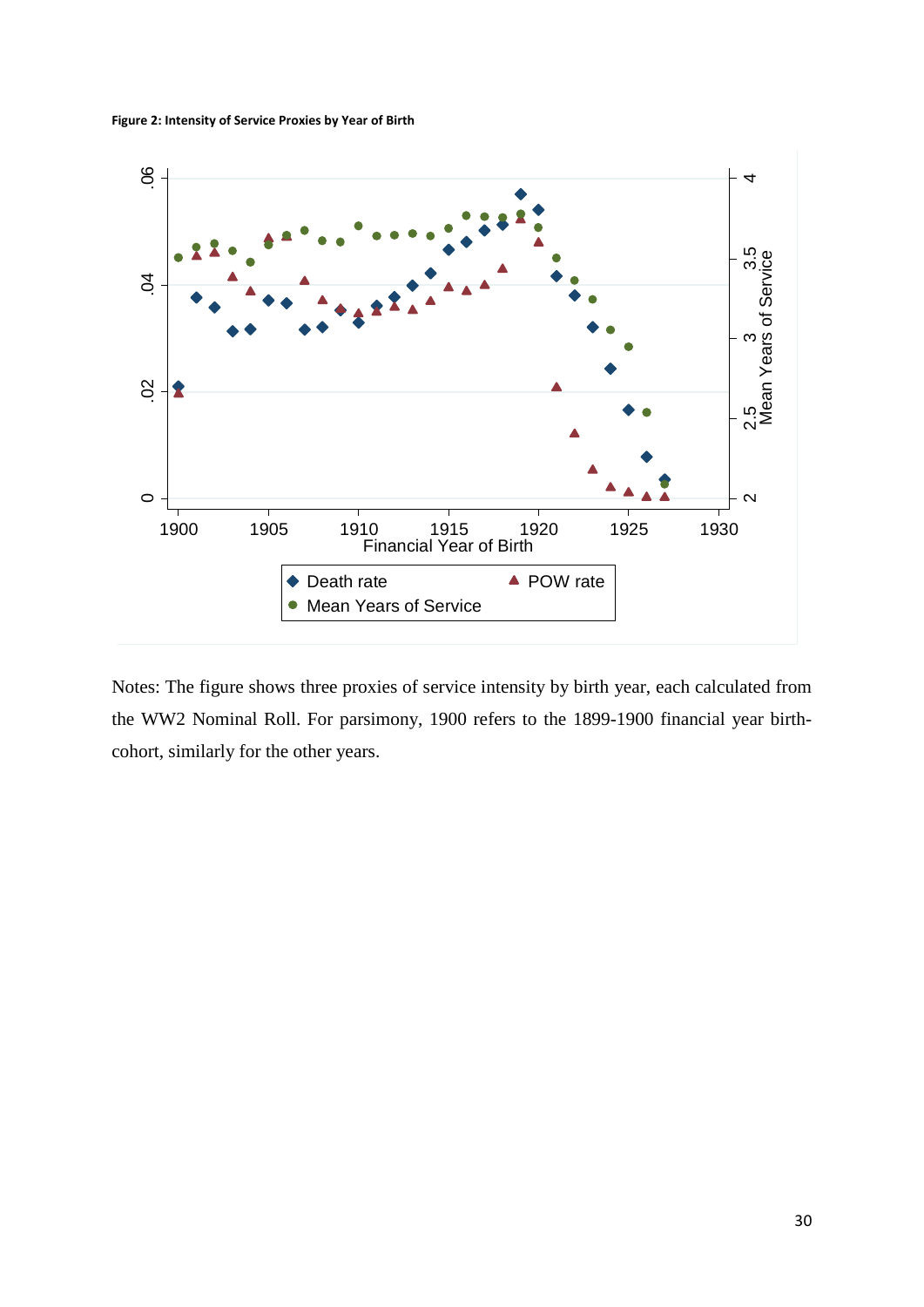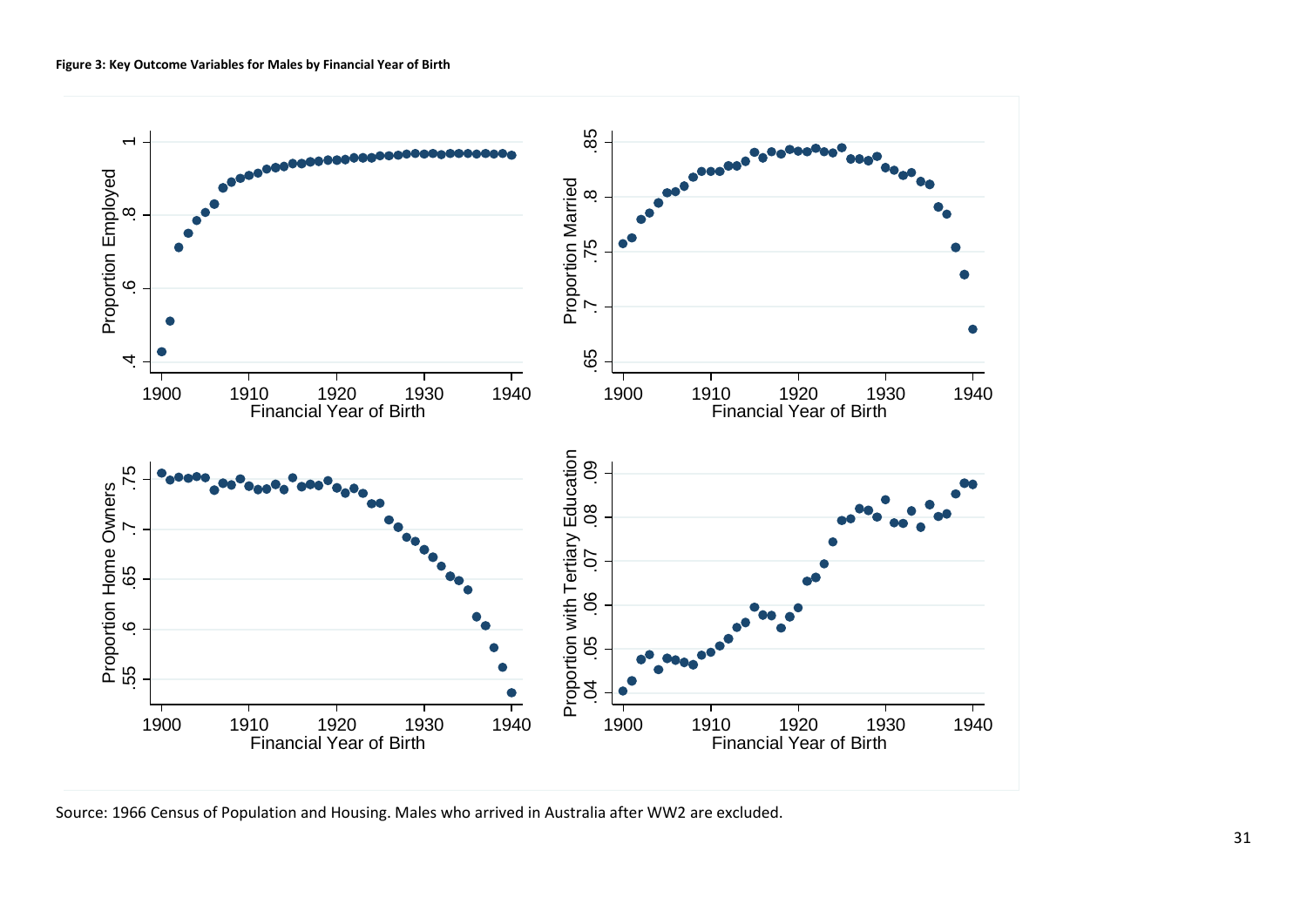